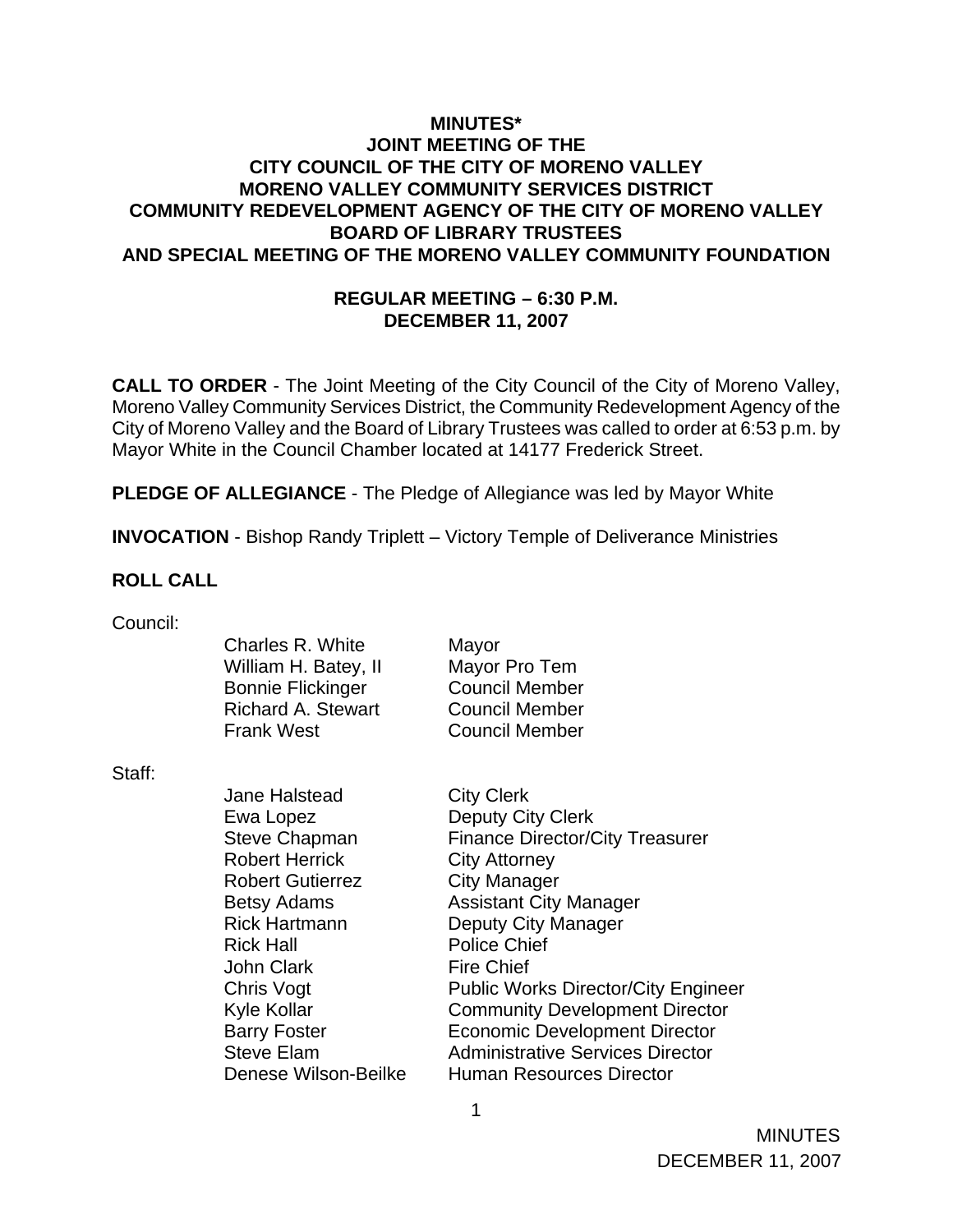| Cynthia Pirtle |
|----------------|
| Mike McCarty   |
| Angela Rushen  |

Director of Library Services Parks & Community Services Director Assistant to the City Manager

### **JOINT CONSENT CALENDARS (SECTIONS A-D) OF THE CITY COUNCIL OF THE CITY OF MORENO VALLEY, MORENO VALLEY COMMUNITY SERVICES DISTRICT, COMMUNITY REDEVELOPMENT AGENCY OF THE CITY OF MORENO VALLEY AND THE BOARD OF LIBRARY TRUSTEES**

Mayor White opened the agenda items for the Consent Calendars for public comments, there being none, public comments were closed.

## **A. CONSENT CALENDAR** - **CITY COUNCIL**

- A1. ORDINANCES FIRST READING BY TITLE ONLY Waived reading of all Ordinance Introductions and read by title only.
- A2. 2007 LEGISLATIVE UPDATE (Report of: Assistant to the City Manager)

**Recommendation:** Receive and file the informational report.

A3. APPROVE THE AGREEMENT FOR PROFESSIONAL CONSULTANT SERVICES FOR SUNNYMEAD BOULEVARD REVITALIZATION FROM FREDERICK STREET TO PERRIS BOULEVARD - PROJECT NO. 04- 89280221 (Report of: Public Works Department)

#### **Recommendation:**

- 1. Approve the "Agreement for Professional Consultant Services" with Harris & Associates, Inc., 9445 Fairway View Place, Suite 215, Rancho Cucamonga, CA 91730, to provide construction management services for the Sunnymead Boulevard Revitalization Project;
- 2. Authorize the City Manager to execute the "Agreement for Professional Consultant Services" with Harris & Associates, Inc.;
- 3. Authorize the issuance of a purchase order to Harris & Associates, Inc., for Stage 1 in the amount of \$330,000 (\$300,000 proposal amount plus 10% contingency) from Account No. 501.82125 when the agreement has been signed by all parties;
- 4. Authorize the issuance of a purchase order to Harris & Associates, Inc. for Stage 2 in the amount of \$330,000 (\$300,000 proposal amount plus 10% contingency) from Account No. 501.82515 when the agreement is signed by all parties; and
- 5. Authorize the City Engineer to execute any subsequent related minor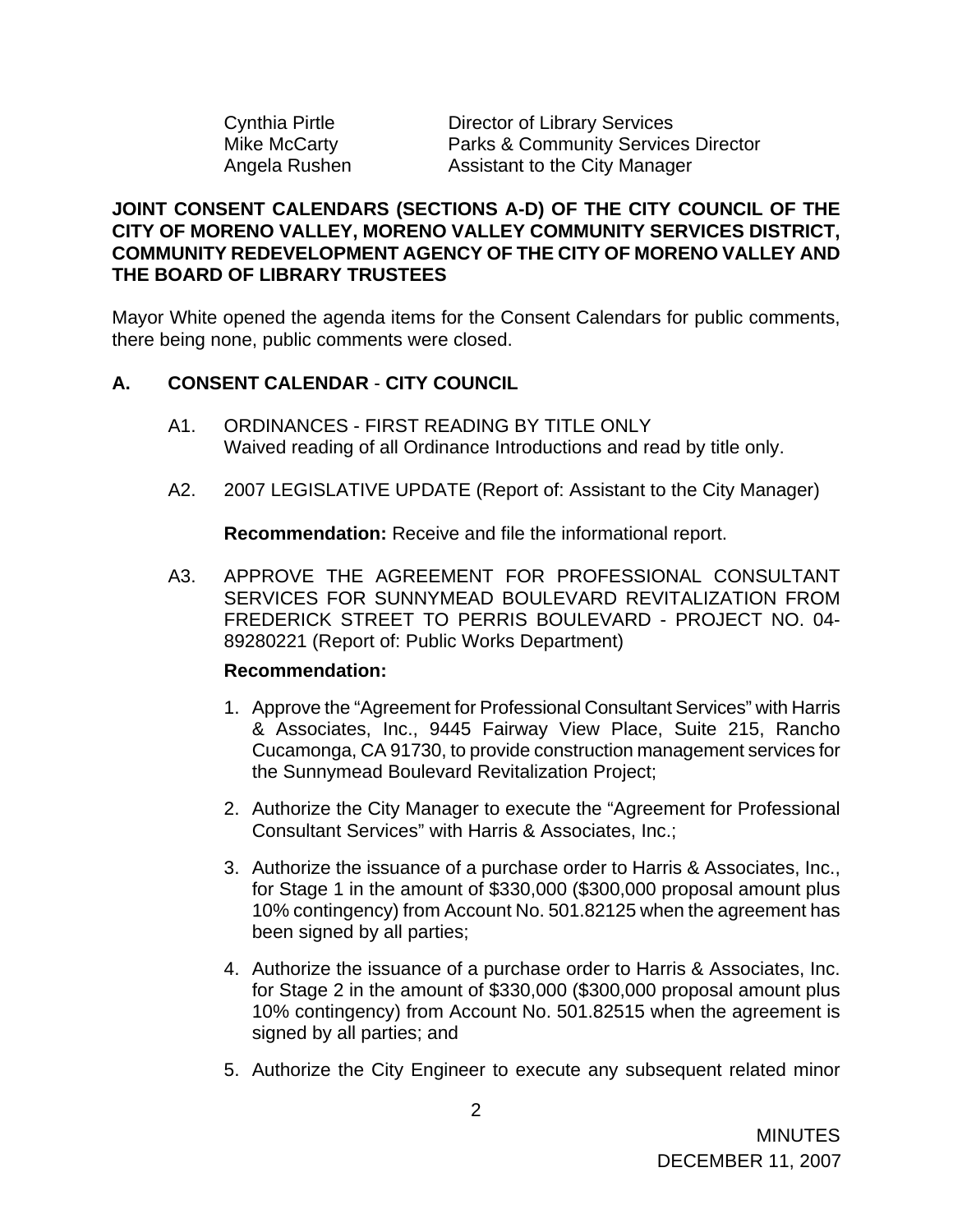amendments to the "Agreement for Professional Consultant Services" with Harris & Associates, Inc., up to but not to exceed the purchase order contingency authorization subject to approval by the City Attorney.

A4. AGREEMENT FOR PROFESSIONAL DESIGN AND PROJECT MANAGEMENT CONSULTANT SERVICES AND CONSTRUCTION MANAGEMENT CONSULTANT SERVICES FOR THE PUBLIC SAFETY FACILITY PARKING LOT EXPANSION, NORTHEASTERLY CORNER OF VETERANS WAY AND CALLE SAN JUAN DE LOS LAGOS - PROJECT NO. 07-50182427 (Report of: Public Works Department)

### **Recommendation:**

- 1. Approve the "Agreement for Professional Design and Project Management Consultant Services and Construction Management Consultant Services" with RKA Consulting Group, 3877 Twelfth Street, Suite 320, Riverside, California 92501;
- 2. Authorize the City Manager to execute said "Agreement for Professional Design and Project Management Consultant Services and Construction Management Consultant Services" with RKA Consulting Group;
- 3. Authorize the Finance Director to issue a Purchase Order to RKA Consulting Group, in the amount of \$279,649.70 (\$254,227.00 proposal amount plus 10% contingency when the Agreement has been signed by all parties (Account No. 501-82427); and
- 4. Authorize the City Engineer to execute any subsequent minor change orders to the Agreement with RKA Consulting Group, up to but not to exceed the Purchase Order contingency amount of \$25,422.70 authorized and subject to approval of the City Attorney.
- A5. APPROVE REIMBURSEMENT AGREEMENT FOR THE INSTALLATION OF THE EASTERN MUNICIPAL WATER DISTRICT (EMWD) WATER MAINLINE, SERVICE LINES AND THE ABANDONMENT OF AN EXISTING WATER MAINLINE LOCATED WITHIN GRAHAM STREET FROM HEMLOCK AVENUE TO IRONWOOD AVENUE BY THE CITY OF MORENO VALLEY - PROJECT NO. 06-28068425 (Report of: Public Works Department)

# **Recommendation:**

- 1. Approve the Reimbursement Agreement for the installation of the Eastern Municipal Water District (EMWD) water mainline, service lines and the abandonment of an existing water mainline located within Graham Street from Hemlock Avenue to Ironwood Avenue by the City of Moreno Valley;
- 2. Authorize the City Manager to execute the Reimbursement Agreement for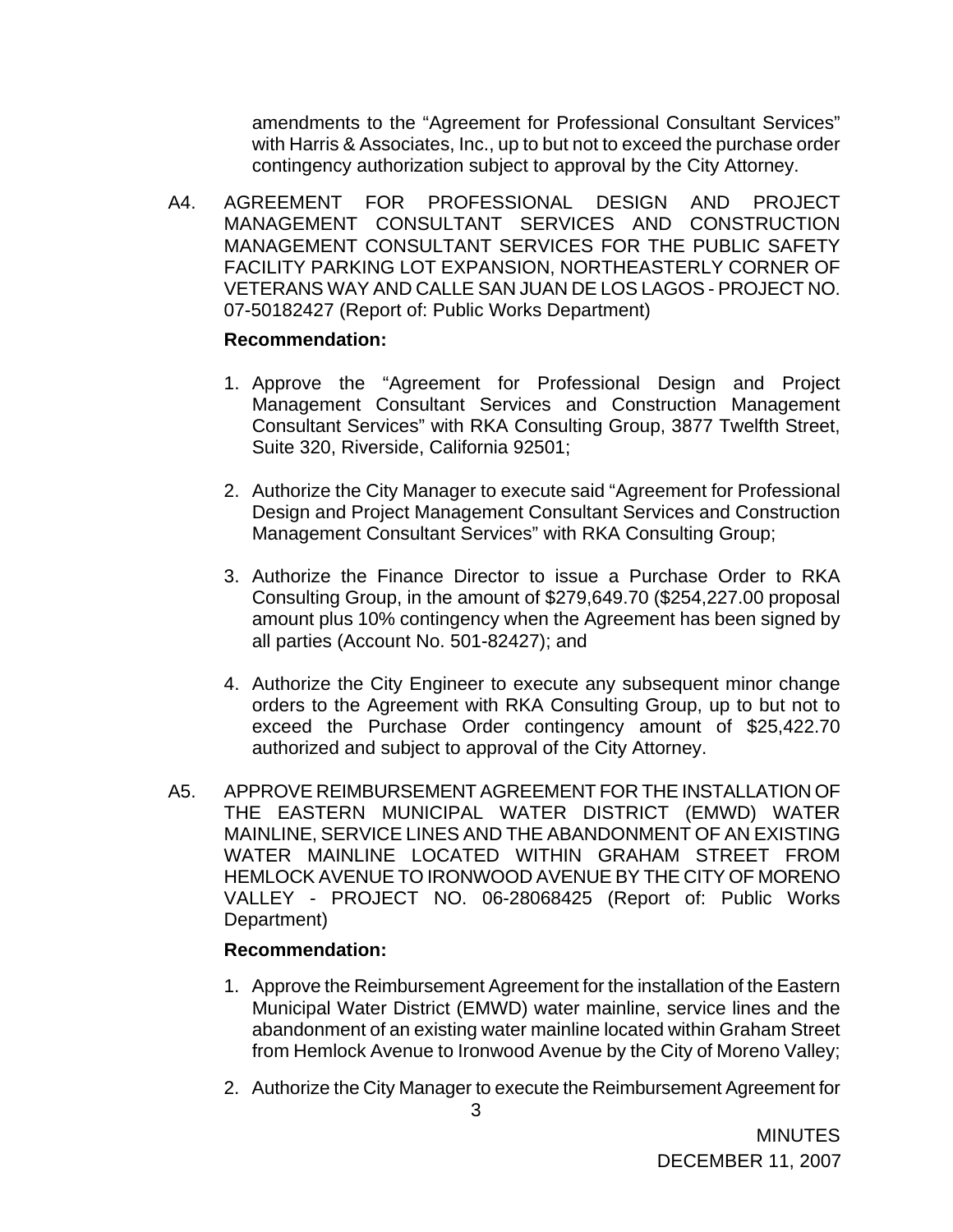the installation of the Eastern Municipal Water District (EMWD) water mainline, service lines and the abandonment of an existing water mainline located within Graham Street from Hemlock Avenue to Ironwood Avenue by the City of Moreno Valley; and

- 3. Authorize the City Manager to execute any subsequent related minor amendments to the Reimbursement Agreement for the installation of the Eastern Municipal Water District (EMWD) water mainline, service lines and the abandonment of an existing water mainline located within Graham Street from Hemlock Avenue to Ironwood Avenue by the City of Moreno Valley.
- A6. LOAN AGREEMENT WITH THE COMMUNITY REDEVELOPMENT AGENCY OF THE CITY OF MORENO VALLEY (Report of: Economic Development Department)

**Recommendation:** Approve the Loan Agreement between the City of Moreno Valley and the Community Redevelopment Agency of the City of Moreno Valley.

A7. PA05-0074 – APARTMENT COMPLEX – REDUCE FAITHFUL PERFORMANCE LETTER OF CREDIT AND ADOPT THE RESOLUTION AUTHORIZING ACCEPTANCE OF THE PUBLIC IMPROVEMENTS AS COMPLETE AND ACCEPTING TRAIL RIDGE WAY INTO THE CITY'S MAINTAINED STREET SYSTEM, DEVELOPER: ALLIANCE RESIDENTIAL BUILDERS, LP, PHOENIX, AZ (Report of: Public Works Department)

#### **Recommendation:**

1. Adopt Resolution No. 2007-138 authorizing the acceptance of the public improvements for PA05-0074 as complete and accepting Trail Ridge Way into the City's maintained street system; and Resolution No. 2007-138

A Resolution of the City Council of the City of Moreno Valley, California, Authorizing the Acceptance of the Public Improvements as Complete within PA05-0074, and Accepting Trail Ridge Way into the City's Maintained Street System

- 2. Authorize the City Engineer to execute the 90% reduction to the Faithful Performance Letter of Credit, exonerate the Material and Labor Letter of Credit in 90 days if there are no stop notices or liens on file with the City Clerk, and exonerate the final 10% of the Faithful Performance Letter of Credit in one year when all clearances are received.
- A8. TRACT 30318 REDUCE FAITHFUL PERFORMANCE BOND AND ADOPT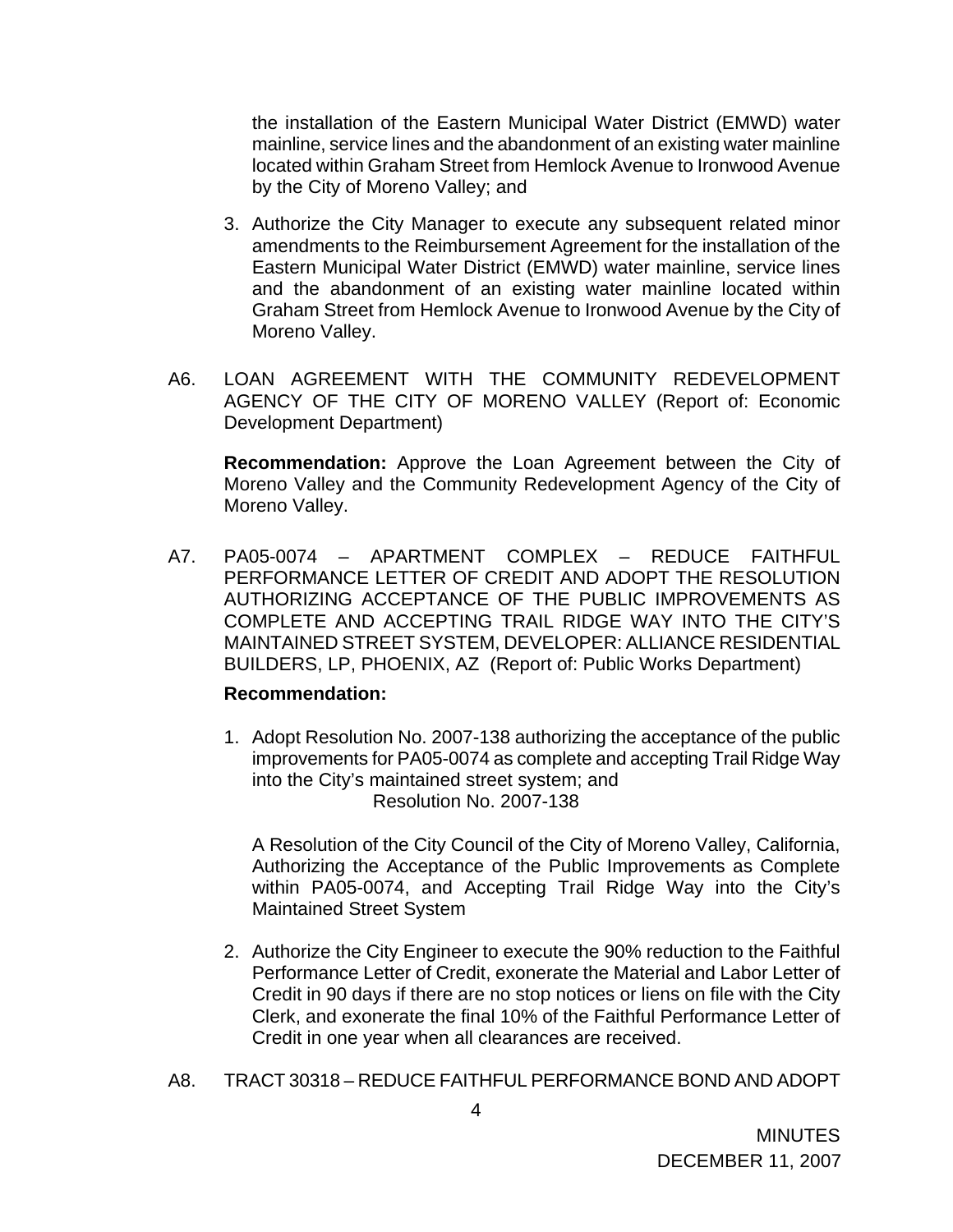THE RESOLUTION AUTHORIZING ACCEPTANCE OF THE PUBLIC IMPROVEMENTS AS COMPLETE AND ACCEPTING GALT WAY, WITHER'S WAY, SHETLAND LANE, FOX TROT LANE, LIPIZZANER LANE, CORONET CIRCLE, FILLY LANE, CLEVELAND BAY WAY, PERCHERON CIRCLE, CALICO LANE, ANDALUSIAN COURT, AND THE PORTIONS OF COLT WAY, VIA XAVIER, AND CREMELLO WAY ASSOCIATED WITH THE PROJECT INTO THE CITY'S MAINTAINED STREET SYSTEM, DEVELOPER: BEAZER HOMES HOLDINGS CORP., BREA, CA (Report of: Public Works Department)

#### **Recommendation:**

1. Adopt Resolution No. 2007-139 authorizing the acceptance of the public improvements for Tract 30318 as complete and accepting Galt Way, Wither's Way, Shetland Lane, Fox Trot Lane, Lipizzaner Lane, Coronet Circle, Filly Lane, Cleveland Bay Way, Percheron Circle, Calico Lane, Andalusian Court, and the portions of Colt Way, Via Xavier, and Cremello Way associated with the project into the City's maintained street system; and

#### Resolution No. 2007-139

A Resolution of the City Council of the City of Moreno Valley, California, Authorizing the Acceptance of the Public Improvements as Complete Within Tract Map 30318 and Accepting Galt Way, Wither's Way, Shetland Lane, Fox Trot Lane, Lipizzaner Lane, Coronet Circle, Filly Lane, Cleveland Bay Way, Percheron Circle, Calico Lane, Andalusian Court, and the Portions of Colt Way, Via Xavier, and Cremello Way Associated with the Project into the City's Maintained Street System

- 2. Authorize the City Engineer to execute the 90% reduction to the amount of the Faithful Performance Bond identified by the City Engineer as complete, reduce the Material and Labor Bond in 90 days if there are no stop notices or liens on file with the City Clerk, and exonerate the final 10% of the Faithful Performance Bond associated with the partial reduction in one year when all clearances are received.
- A9. TRACT MAP 31255 SINGLE FAMILY RESIDENTIAL PROJECT AMENDMENT TO AGREEMENT FOR PUBLIC IMPROVEMENTS (TIME EXTENSION), NORTH OF COTTONWOOD AVENUE AND WEST OF LASSELLE STREET, DEVELOPER: MORENO VALLEY ALPINE HOMES, LLC, WESTMINSTER, CA (Report of: Public Works Department)

#### **Recommendation:**

1. Authorize the Mayor to execute the Amendment to Agreement for Public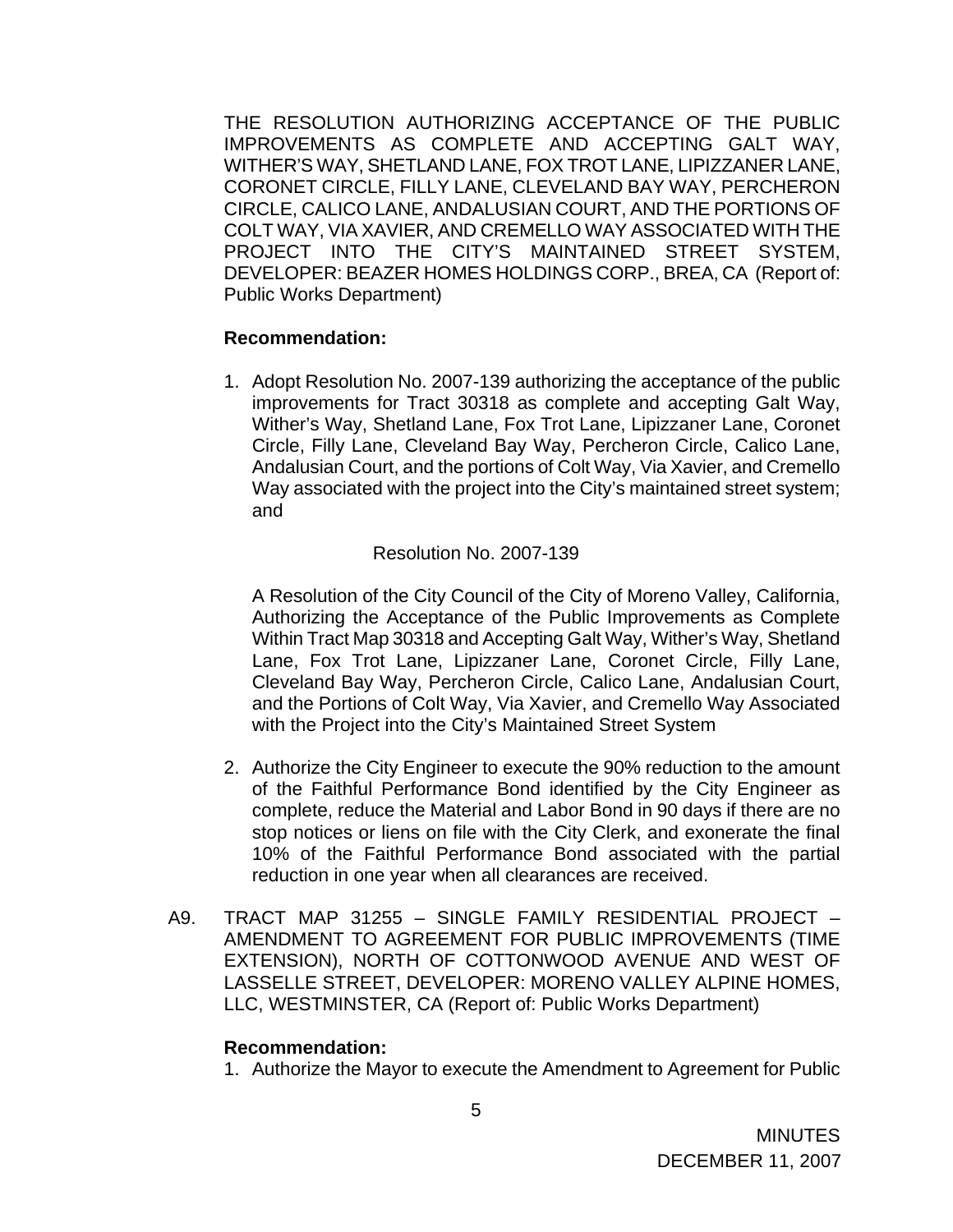Improvements for Tract Map 31255;

- 2. Instruct the City Clerk to forward the completed Amendment to Agreement for Public Improvements to the County Recorder's Office for recordation; and
- 3. Authorize the City Engineer to execute any future time extension amendments to the agreement, subject to City Attorney approval, if the required public improvements are not completed within said timeframe.
- A10. RESOLUTION APPROVING THE SUBMITTAL OF A REPORT IN COMPLIANCE WITH CALIFORNIA GOVERNMENT CODE SECTIONS 53410 AND 53411 FOR COMMUNITY FACILITIES DISTRICT NO. 5 (Report of: Public Works Department)

 **Recommendation:** That the City Council, acting in its capacity as the legislative body of City of Moreno Valley Community Facilities District No. 5 (the "CFD No. 5") approve and adopt Resolution No. 2007-140, A Resolution of the City Council of the City of Moreno Valley, California, Acting as the Legislative Body of Community Facilities District No. 5 of the City of Moreno Valley, Approving the Submittal of a Report in Compliance with California Government Code Sections 53410 and 53411 for Community Facilities District No. 5.

Resolution No. 2007-140

A Resolution of the City Council of the City of Moreno Valley, California, Acting as the Legislative Body of Community Facilities District No. 5 of the City of Moreno Valley, Approving the Submittal of a Report in Compliance with Government Code Sections 53410 and 53411 for Community Facilities District No. 5

A11. APPROVE AND EXECUTE THE AGREEMENT FOR CONVEYANCE OF PROPERTY FOR THE PARTIAL ACQUISITION OF APN 264-040-007 FOR THE PIGEON PASS ROAD WIDENING PROJECT FROM CLIMBING ROSE DRIVE TO THE NORTHERN CITY LIMITS (Report of: Public Works Department)

**Recommendation:** Approve and execute the Agreement for Conveyance of Property for the partial acquisition of APN 264-040-007.

A12. APPROVE AND EXECUTE THE AGREEMENT FOR CONVEYANCE OF PROPERTY FOR THE PARTIAL ACQUISITION OF APN 264-040-022 FOR THE PIGEON PASS ROAD WIDENING PROJECT FROM CLIMBING ROSE DRIVE TO THE NORTHERN CITY LIMITS AND AUTHORIZE THE FINANCE DIRECTOR TO WIRE TRANSFER FUNDS INTO ESCROW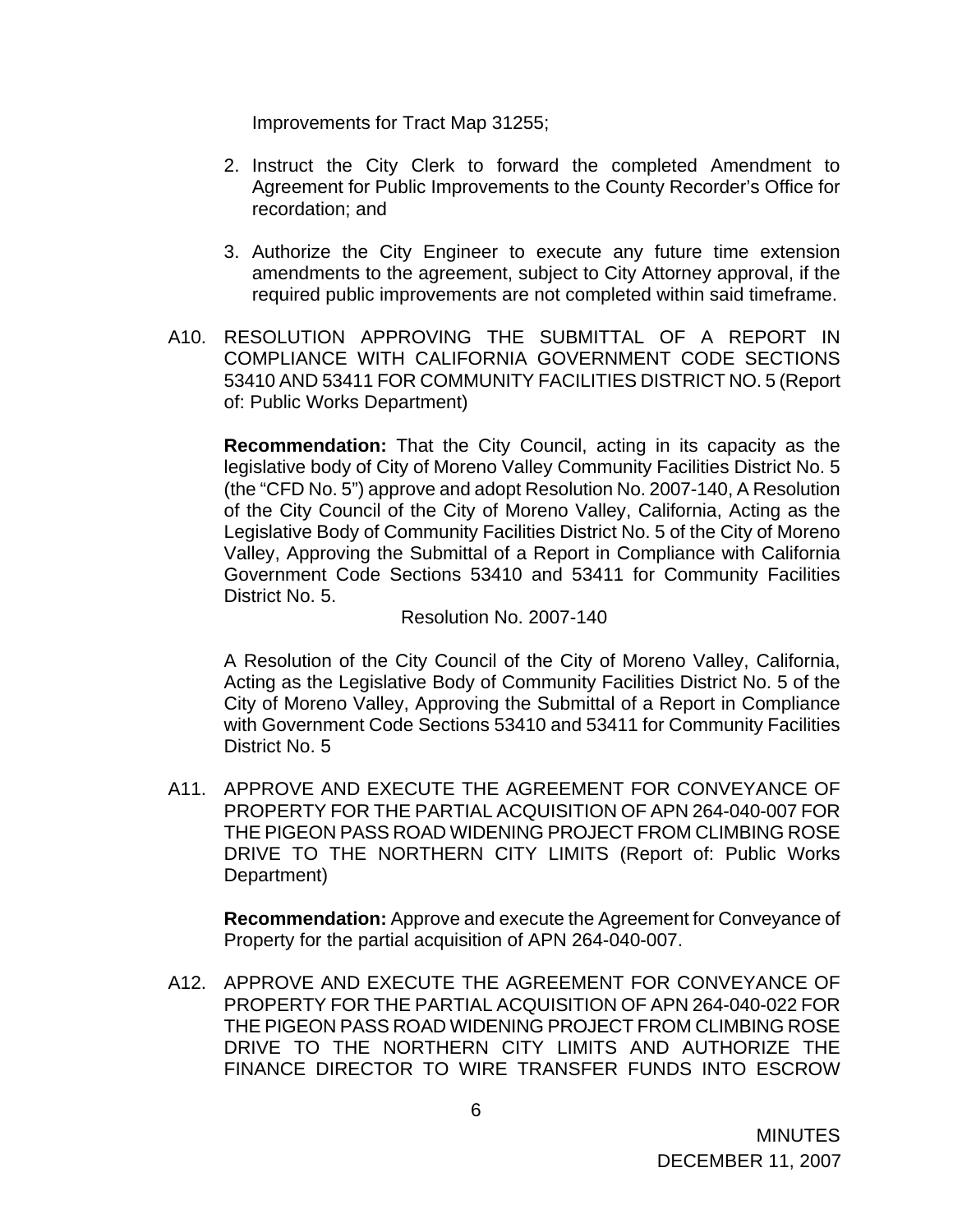(Report of: Public Works Department)

# **Recommendation:**

- 1. Approve and execute the Agreement for Conveyance of Property for the partial acquisition of APN 264-040-022; and
- 2. Authorize the Finance Director to wire transfer funds into escrow in the amount of \$23,200 for the partial acquisition and an additional amount of \$4,500 for escrow fees for the partial acquisition of APN 264-040-022.
- A13. AGREEMENT FOR DESIGN PROFESSIONAL CONSULTANT SERVICES TO PROVIDE ARCHITECTURAL AND ENGINEERING (A&E) AND CONSTRUCTION MANAGEMENT (CM) SERVICES FOR THE NEW MAIN LIBRARY PROJECT NO. 07-41276320 (Report of: Public Works Department)

# **Recommendation:**

- 1. Approve the "Agreement for Design Professional Consultant Services" with Heery International Inc. (Heery), 6420 Wilshire Blvd., 18<sup>th</sup> Floor, Los Angeles, CA 90048-5502 for professional consultant services to provide Project and Construction Management Services for the New Main Library Facility;
- 2. Authorize the City Manager to execute said "Agreement for Design Professional Consultant Services" with Heery;
- 3. Authorize the issuance of two Purchase Orders to Heery International, Inc. for a total of \$5,301,573 (\$3,862,929 plus 10% contingency for Phase I and II design work and \$956,683 plus 10% contingency for Phase I construction management services subject to funding availability and successful completion of Phase I design services when the Agreement has been signed by all parties (Account No. 412.76320); and
- 4. Authorize the Director of Public Works/City Engineer to execute any subsequent related minor change orders to the contract with Heery, up to, but not exceeding, the 10% contingency amount of \$481,961, subject to the approval of the City Attorney.
- A14. MINUTES REGULAR MEETING OF NOVEMBER 27, 2007 (Report of: City Clerk's Department)

**Recommendation:** Approve as submitted.

A15. AGREEMENT FOR DESIGN PROFESSIONAL CONSULTANT SERVICES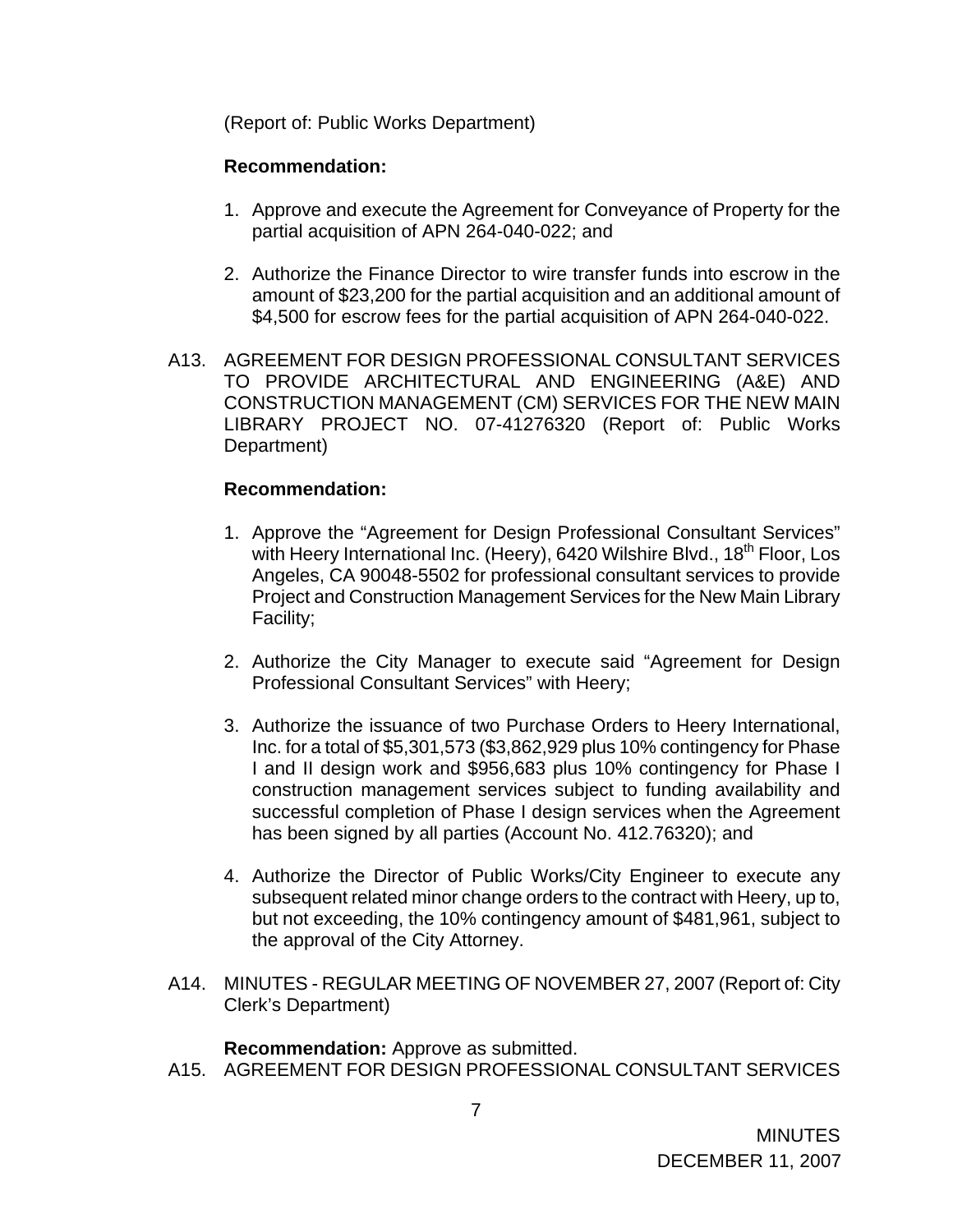FOR PROFESSIONAL DESIGN AND PROJECT MANAGEMENT CONSULTANT SERVICES, CONSTRUCTION MANAGEMENT AND INSPECTION SERVICES FOR THE EMERGENCY OPERATIONS CENTER (EOC) - PROJECT NO. 06-50182527 (Report of: Public Works Department)

## **Recommendation:**

- 1. Approve the "Agreement for Design Professional Consultant Services" with Critical Solutions, Inc., 1801 Oakland Boulevard, Suite 300, Walnut Creek, California 94596, for Professional Design and Project Management Consultant Services and Construction Management and Inspection Services for the Emergency Operations Center (EOC);
- 2. Authorize the City Manager to execute the "Agreement for Design Professional Consultant Services" with Critical Solutions, Inc.;
- 3. Authorize the issuance of a new Purchase Order to Critical Solutions, Inc. in the amount of \$1,241,246 (proposal amount of \$1,128,405 plus 10% contingency) when the agreement has been signed by all parties (Account No. 501.82527); and
- 4. Authorize the Director of Public Works/City Engineer to execute any subsequent related minor change orders to the agreement with Critical Solutions, Inc. up to, but not exceeding, the 10% contingency amount of \$112,841 subject to the approval of the City Attorney.
- A16. CALIFORNIA OFFICE OF TRAFFIC SAFETY (OTS), GRANT FUNDING OPPORTUNITY (Report of: Police Department)

**Recommendation:** Approve the grant application and authorize acceptance (if granted) of the California Office of Traffic Safety 2008 "Click It or Ticket" seatbelt enforcement mini-grant program in the amount of \$29,776. Staff anticipates OTS will award the grant as it has for the last several years. OTS grant funding will allow the MVPD to provide directed enforcement during the statewide campaign beginning on May 12, 2008, through June 1, 2008. This campaign will coincide with the Memorial Day Holiday period next year and will be related to the seatbelt and child safety seat usage.

A17. ESTABLISH SOLAR INITIATIVE PROGRAM FOR MORENO VALLEY ELECTRIC UTILITY (Report of: Public Works Department)

 **Recommendation:** Establish a Solar Initiative Program as required by Senate Bill 1, by approving Resolution No. 2007-146.

Resolution No. 2007-146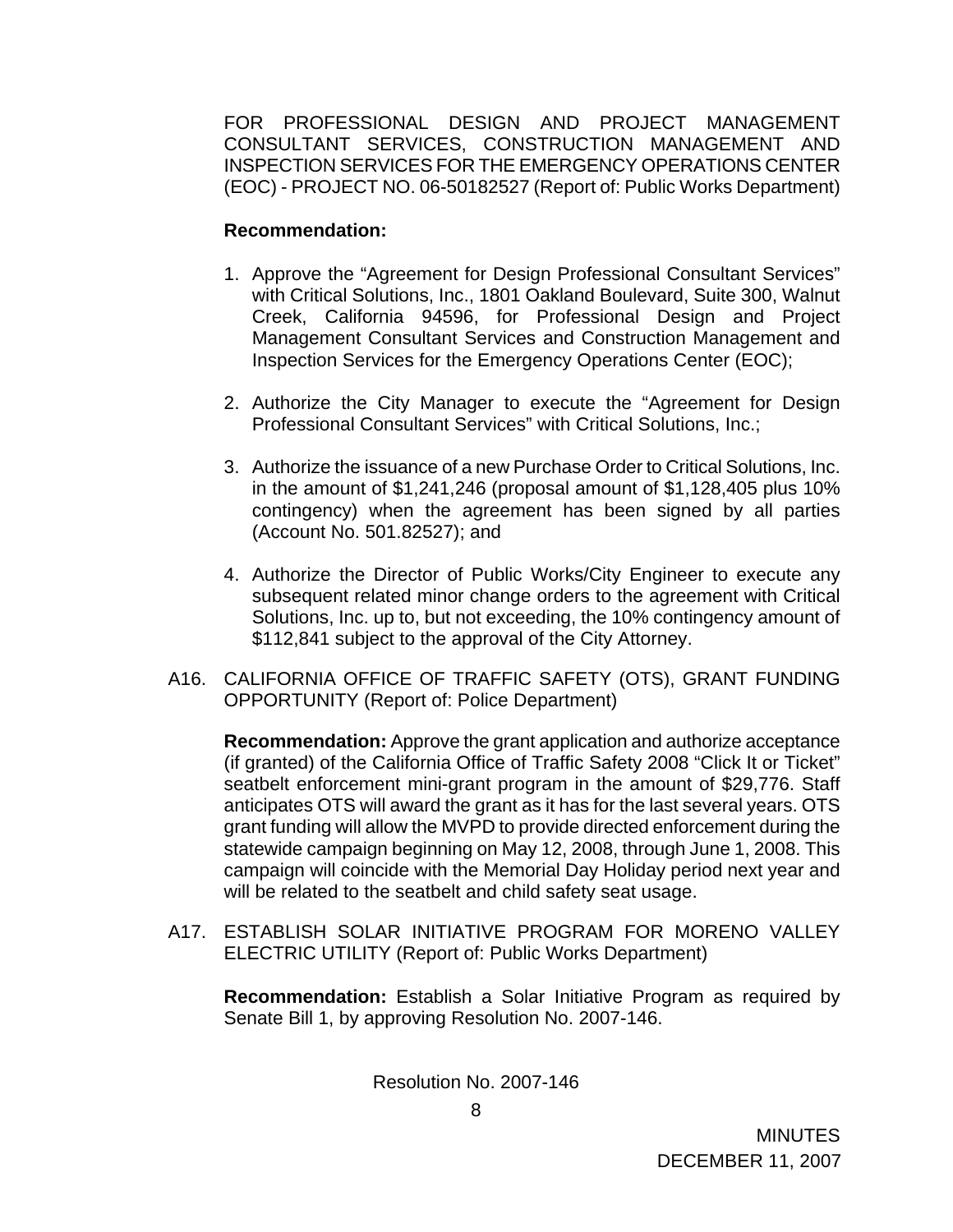A Resolution of the City Council of the City Of Moreno Valley, California, to Establish a Solar Initiative Program as Required by Senate Bill 1 for Moreno Valley Electric Utility (MVU)

A18. CONSIDERATION OF A RESOLUTION FOR THE ABATEMENT OF PUBLIC NUISANCES (CONTINUED FROM THE CITY COUNCIL MEETING OF NOVEMBER 13, 2007) (Report of: Community Development Department)

**Recommendation:** Continue the discussion on the abatement of a public nuisance regarding APN 473-150-052 until the February 12, 2008 City Council meeting.

A19. CONSIDERATION OF THE 2ND AMENDMENT TO THE JOINT EXERCISE OF POWERS AGREEMENT CREATING THE WESTERN RIVERSIDE REGIONAL CONSERVATION AUTHORITY (Report of: Deputy City Manager)

**Recommendation:** Approve the 2<sup>nd</sup> Amendment to the Joint Exercise of Powers Agreement and authorize the Mayor to execute the proposed document.

#### **B. CONSENT CALENDAR** - **COMMUNITY SERVICES DISTRICT**

- B1. ORDINANCES FIRST READING BY TITLE ONLY Waived reading of all Ordinance Introductions and read by title only.
- B2. APPROPRIATION OF FUNDS TO ADD ADDITIONAL POSITIONS FOR THE ASES GRANT (Report of: Parks & Community Services)

**Recommendation:** Authorize the appropriation of funding to include the addition of the following listed positions: One Senior Administrative Assistant, one additional After School Program Coordinator, and one Senior Human Resources Analyst to the city employee roster for the After School Education and Safety Grant (ASES) Program.

B3. RECOMMENDATION TO ENTER INTO AGREEMENTS WITH VOYAGER EXPANDED LEARNING AND ETA CUISENAIRE, AND AUTHORIZE EXPENDITURES WITH MS THE MOBILE STORAGE GROUP, CM SCHOOL SUPPLY AND OFFICE DEPOT (Report of: Parks & Community Services)

#### **Recommendation:**

1. Authorize the City Manager to enter into an agreement with Voyager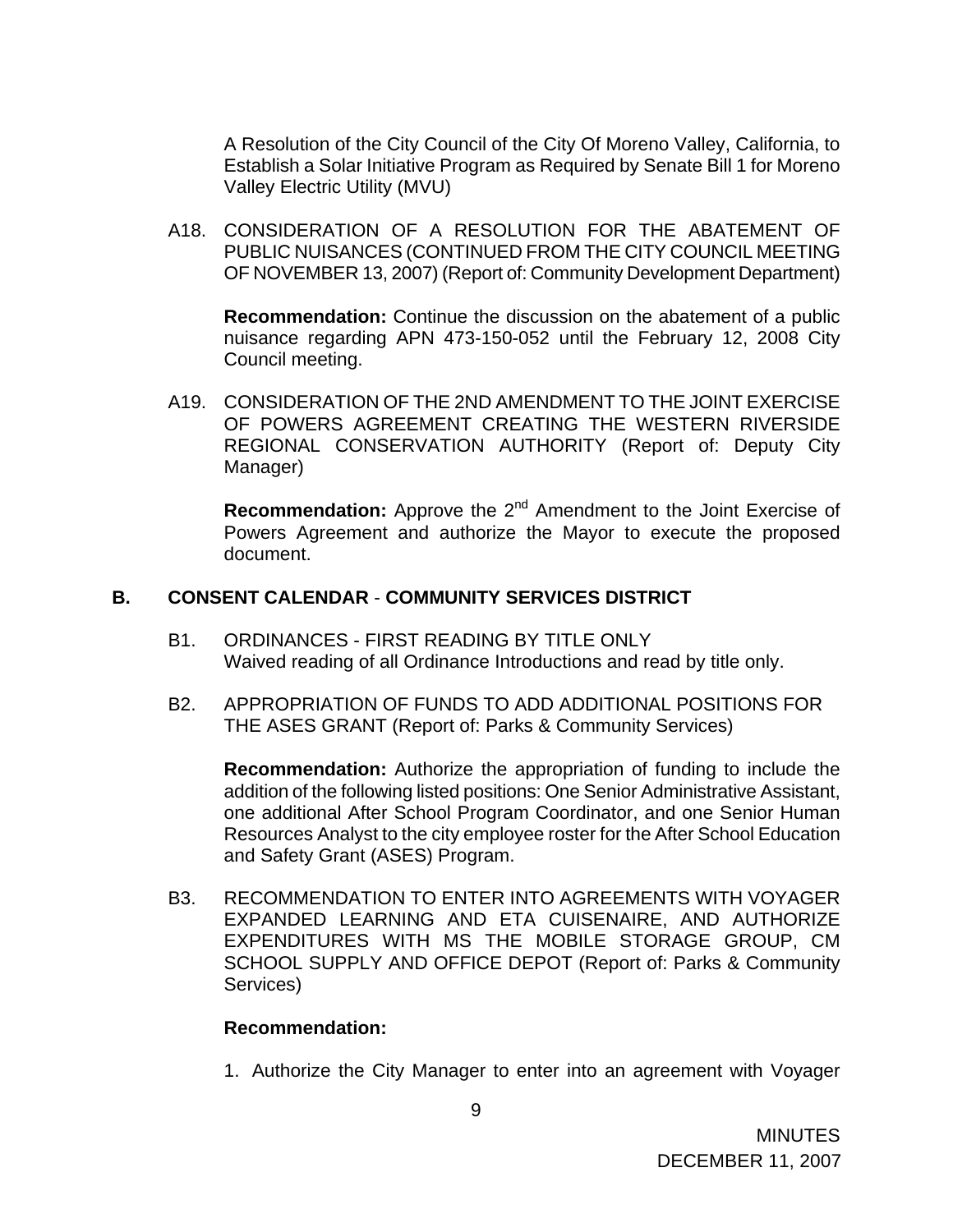Expanded Learning to provide an educational and literacy element covering the next three years for the After School Education and Safety Program Grant (ASES) and direct the Finance Director to issue a purchase order in the amount of \$977,981;

- 2. Authorize the City Manager to enter into an agreement with ETA Cuisenaire to provide an educational and literacy element for ASES that will be utilized by the paraprofessionals and direct the Finance Director to issue a purchase order in the amount of \$498,523;
- 3. Authorize the City Manager to approve the purchase of storage units to be located on the ASES elementary and middle school sites to the lowest responsible bidder and direct the Finance Director to issue a purchase order not to exceed the amount of \$150,000;
- 4. Authorize the City Manager to approve the expenditures for CM School Supply for the purpose of stocking up on school supplies that will be distributed to each ASES site and direct the Finance Director to issue a purchase order not to exceed the amount of \$325,000; and
- 5. Authorize the City Manager to approve the expenditures for Office Depot for the purpose of stocking up on office supplies and direct the Finance Director to issue a purchase order not to exceed the amount of \$225,000.
- B4. MINUTES REGULAR MEETING OF NOVEMBER 27, 2007 (Report of: City Clerk's Department)

**Recommendation:** Approve as submitted.

### **C. CONSENT CALENDAR** - **COMMUNITY REDEVELOPMENT AGENCY**

- C1. ORDINANCES FIRST READING BY TITLE ONLY Waived reading of all Ordinance Introductions and read by title only.
- C2. LOAN AGREEMENT WITH THE COMMUNITY REDEVELOPMENT AGENCY OF THE CITY OF MORENO VALLEY (Report of: Economic Development Department)

**Recommendation:** Approve the Loan Agreement between the City of Moreno Valley and the Community Redevelopment Agency.

C3. MINUTES - REGULAR MEETING OF NOVEMBER 27, 2007 (Report of: City Clerk's Department)

**Recommendation:** Approve as submitted.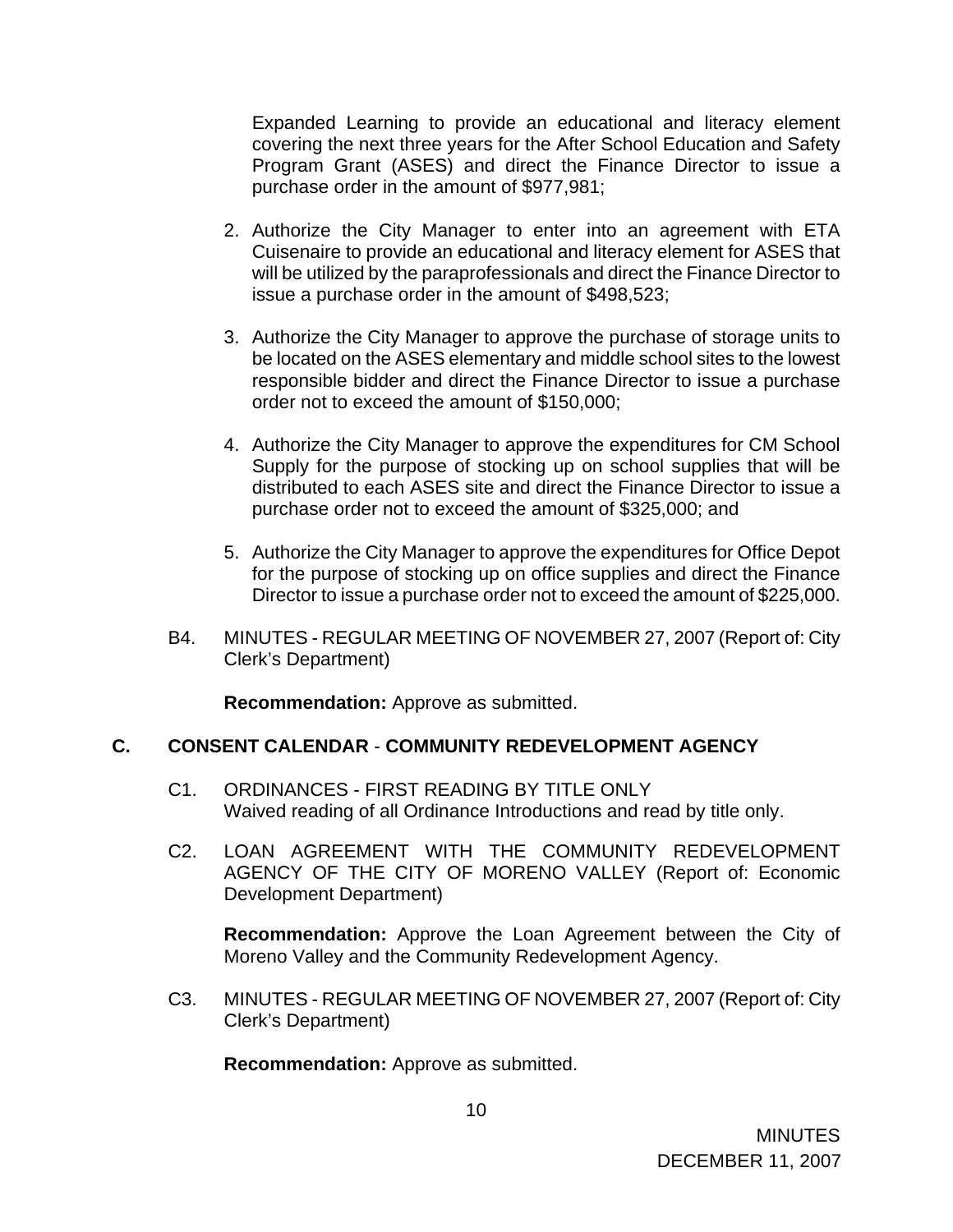## **D. CONSENT CALENDAR** - **BOARD OF LIBRARY TRUSTEES**

- D1. ORDINANCES FIRST READING BY TITLE ONLY Waived reading of all Ordinance Introductions and read by title only.
- D2. MINUTES REGULAR MEETING OF NOVEMBER 27, 2007 (Report of: City Clerk's Department)

**Recommendation:** Approve as submitted.

**Council Member Stewart made a motion, seconded by Council Member West to continue Item A18 to February 12, 2008. Approved by a 5-0 vote.**

**Joint Consent Calendar Items A1-D2 approved by a 5-0 vote except for Item A18 which was pulled for separate action. m/Batey, s/West.**

### **E. PUBLIC HEARINGS**

E1. A PUBLIC HEARING ON THE FOLLOWING LAND USE PROPOSALS: (Report of the Community Development Director)

Project 1: General Plan Amendment (PA06-0112) from Commercial to Residential 15, Zone Change (PA06-0113) from Community Commercial (CC) to R15, Tentative Tract Map No. 34988 (PA06-0111), and a Conditional Use Permit for a Planned Unit Development (PA06-0114), to build 271 units on 19.47 net acres located near the southeast corner of Alessandro and Perris Boulevards.

Applicant: Stratus Commercial Properties; and

 Project 2: General Plan Amendment (PA04-0206) and Zone Change (PA04- 0205) from RA-2 to R5 for a portion (60 acres) of the project site and Tentative Tract Map No. 33222 (PA04-0204) to develop 253 single-family residential lots on 80 acres located on the south side of Alessandro Boulevard and east of Merwin Street.

Applicant: Winchester Associates, Inc.; and

 Project 3: General Plan Amendment (PA07-0019) from Commercial to Residential 20 and Zone Change (PA07-0018) from Community Commercial to Residential 20, to develop a 240-unit multiple-family residential project (PA07-0017) with associated Tentative Tract Map 35414 (PA07-0016) for condominium purposes, involving approximately 12 acres located on the south side of Box Springs Road, east of Clark Street (extended). Applicant: Lincoln Property Company Southwest, Inc.

**Recommendation:** That the City Council: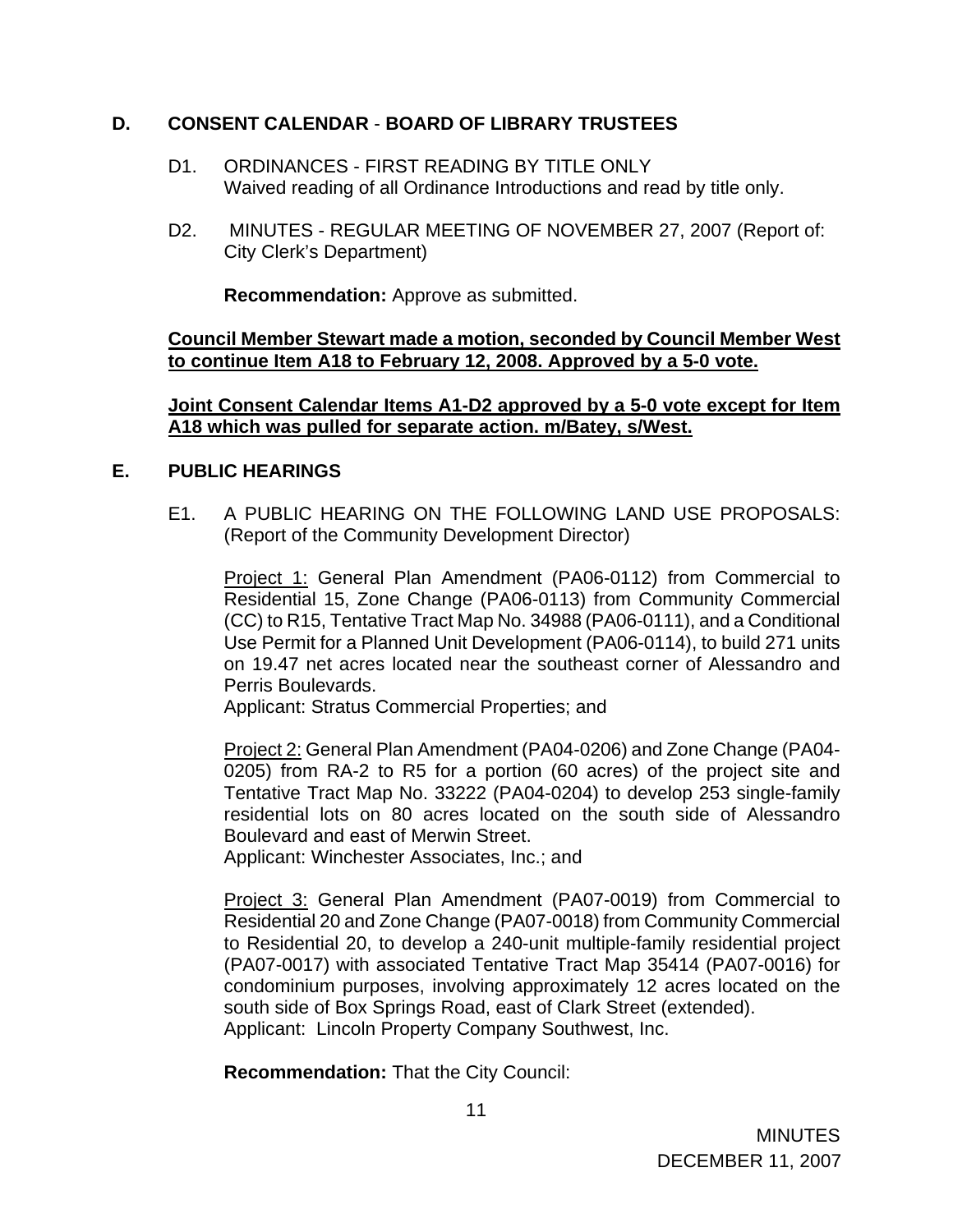1. Conduct a public hearing for review of Project 1 and defer taking action on Project 1 until after the public hearing for Project 3;

David Wood, applicant, made the presentation.

Mayor White opened the public testimony portion of the public hearing; there being none, public testimony was closed.

2. Conduct a public hearing for review of Project 2, and defer taking action on Project 2 until after the public hearing for Project 3;

David Slawson, applicant, made the presentation.

Mayor White opened the public testimony portion of the public hearing, which was received from Cathy Godfrey (opposes), Margie Breitkreuz (opposes), Marcia Narog (opposes), Charles Hale (opposes), Nancy Alquire (opposes), Jan Beyers (opposes), James Devlin (opposes the location of a storm drain), Mark Rogers (opposes), Tom Jerele Jr. (supports) and Laura Merrill (opposes).

### **Motion to return Project 2 to the Planning Commission with revisions to the application to be made by the applicant. Approved by a 5-0 vote. m/Stewart, s/West.**

3. Conduct a public hearing for review of Project 3;

Wes Alston, applicant, made the presentation.

Mayor White opened the public testimony portion of the public hearing; there being none, public testimony was closed.

4. Adopt a Negative Declaration for Project 1 applications PA06-0112 (General Plan Amendment), PA06-0113 (Zone Change), PA06-0111 (Tentative Tract Map No. 34988) and PA06-0114 (Conditional Use Permit for a Planned Unit Development). The applications, individually and cumulatively, will not result in a significant effect on the environment;

# **Approved by a 5-0 vote. m/Stewart, s/West.**

5. Adopt a Negative Declaration for Project 2 applications PA04-0206 (General Plan Amendment), PA04-0205 (Zone Change) and PA04-0204 (Tentative Tract Map No. 33222). The applications, individually and cumulatively, will not result in a significant effect on the environment;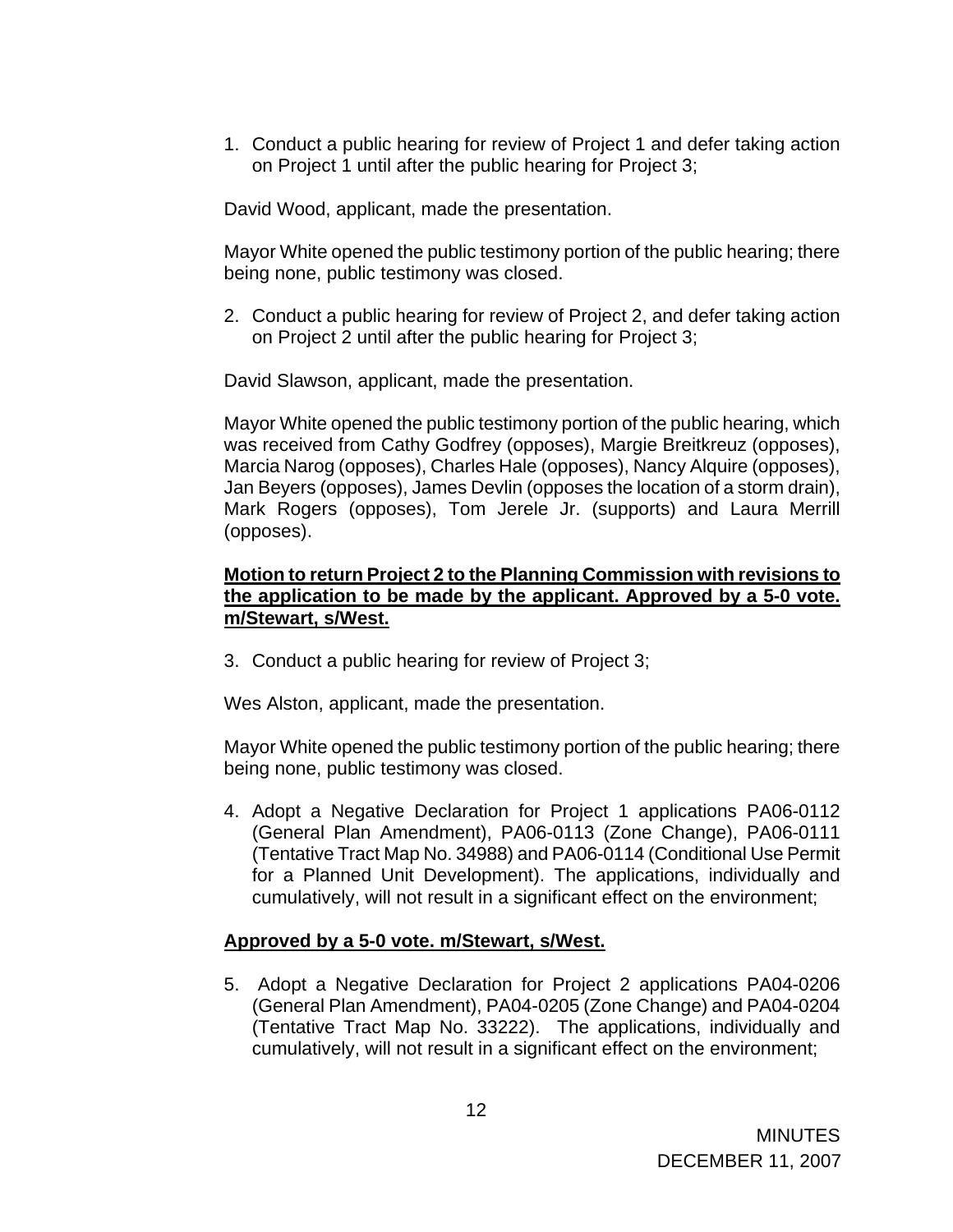**Not adopted**. Returning to the Planning Commission with revisions to the application.

6. Adopt a Mitigated Negative Declaration and Mitigation Monitoring Program for Project 3 applications PA07-0016 (Tentative Tract Map No. 35414), PA07-0017 (Plot Plan), PA07-0018 (Zone Change) and PA07- 0019 (General plan Amendment) As designed and conditoned, the applications, individually and cumulatively, will not result in a significant effect on the environment;

## **Approved by a 5-0 vote. m/Stewart, s/West.**

7. Approve Resolution No. 2007-142 approving PA06-0112, PA04-0206, and PA07-0019, thereby establishing General Plan Land Use Map designations for Projects 1, 2, and 3 as described in the Resolution, and the revised General Plan Maps as attached to the Resolution as Exhibits  $A$ ,  $B$ , and  $C$ ;

## Resolution No. 2007-142

A Resolution of the City Council of the City of Moreno Valley, California, Approving a General Plan Amendment (PA06-0112) to Change the Land Use from Commercial to Residential 15 for the 19.47 Net Acres Located Within Assessor's Parcel Numbers 484-020-006, 018 and 020 Located Near the Southeast Corner of Perris and Alessandro Boulevards; a General Plan Amendment (PA04-0206) to Change the Land Use for the 60 Acres of Assessor's Parcel Numbers 478-240-002, 003, 021 to 023, and 031 to 034 from Residential 2 to Residential 5 for Property Located Near the Southeast Corner of Alessandro Boulevard and Merwin Street; and a General Plan Amendment (PA07-0019) from Commercial to Residential 20 for the 12.11 Net Acres of Assessor's Parcel Numbers 291-050-003, 004, 012 and 013 Located on the South Side of Box Springs Road East of Clark Street (Extended), Thereby Establishing General Plan Land Use Map Designations for Certain Properties as Described in the Resolution, and the Revised General Plan Maps Attached to the Resolution as Exhibits A, B, and C

### **Resolution No. 2007-142 adopted as amended, approving Projects 1 & 3 and excluding Project 2. Approved by a 5-0 vote. m/Stewart, s/West.**

8. Introduce Ordinance No. 762 approving Project 1 Zone Change (PA06- 0113) from Community Commercial (CC) to R15 for 19.47 net acres located near the southeast corner of Alessandro and Perris Boulevards, based on the findings in the Ordinance, and the revised Zoning Atlas page as attached to the ordinance as Exhibit A;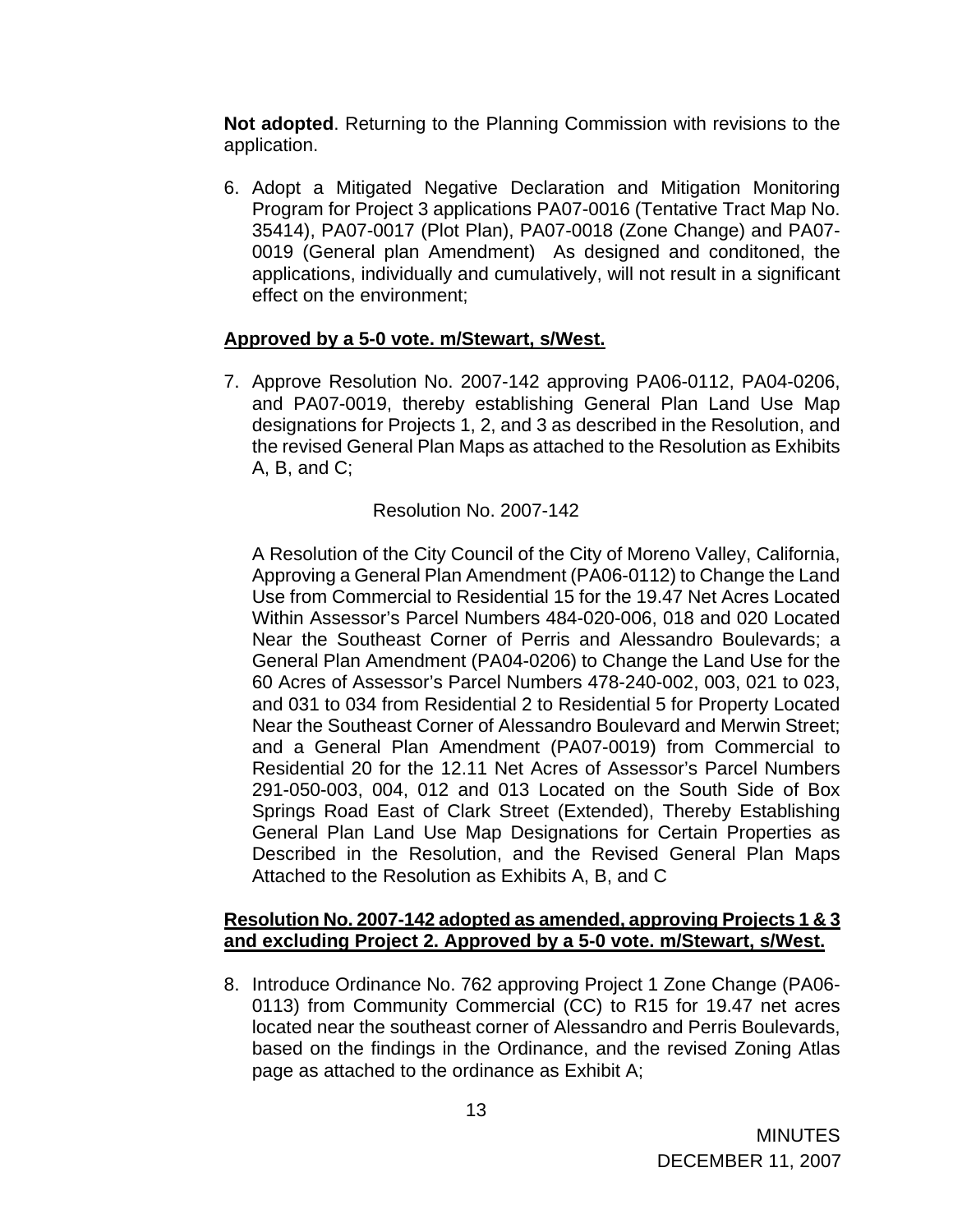# Ordinance No. 762

An Ordinance of the City Council of the City of Moreno Valley, California, Approving PA06-0113 (Zone Change) to Change the Land Use from Community Commercial to R15 for the 19.47-Net Acres Located within Assessor's Parcel Numbers 484-020-006, 018 & 020

### **Approved by a 5-0 vote. m/Stewart, s/Batey.**

9. Introduce Ordinance No. 763 approving Project 2 Zone Change (PA04- 0205) to change the land use designation for a portion (60 acres) of the 80-acre project site from RA-2 to R5, based on the findings in the Ordinance, and the revised Zoning Atlas page as attached to the ordinance as Exhibit A;

### Ordinance No. 763

An Ordinance of the City Council of the City Of Moreno Valley, California, Approving PA04-0205 (Zone Change) to Change the Land Use for the 60- Acres of Assessor's Parcel Numbers 478-240-002, 003, 021 to 023, and 031 to 034 from RA-2 to R5.

#### **Not adopted**

10. Introduce Ordinance No. 764 approving Project 3 Zone Change (PA07- 0018) from Community Commercial to Residential 20 for 12.11 net acres located on the south side of Box Springs Road, east of Clark Street (extended), based on the findings in the Ordinance, and the revised Zoning Atlas page as attached to the ordinance as Exhibit

Ordinance No. 764

An Ordinance of the City Council of the City of Moreno Valley, California, approving PA07-0018 (Zone Change) to Change the Land Use District for Approximately 12 Acres Consisting of Assessor Parcel Numbers 291- 050-003, 004, 012, and 013 from the Community Commercial Use Land Use District to the Residential 20 Land Use District

### **Approved by a 5-0 vote. m/Stewart, s/Batey.**

11. Approve Resolution No. 2007-143 approving Project 1 Tentative Tract Map No. 34988 (PA06-0111) and Conditional Use Permit for a Planned Unit Development (PA06-0114) to build 271 units on the 19.47 net acres of Assessor's Parcel Numbers 484-020-006, 018, and 020, subject to a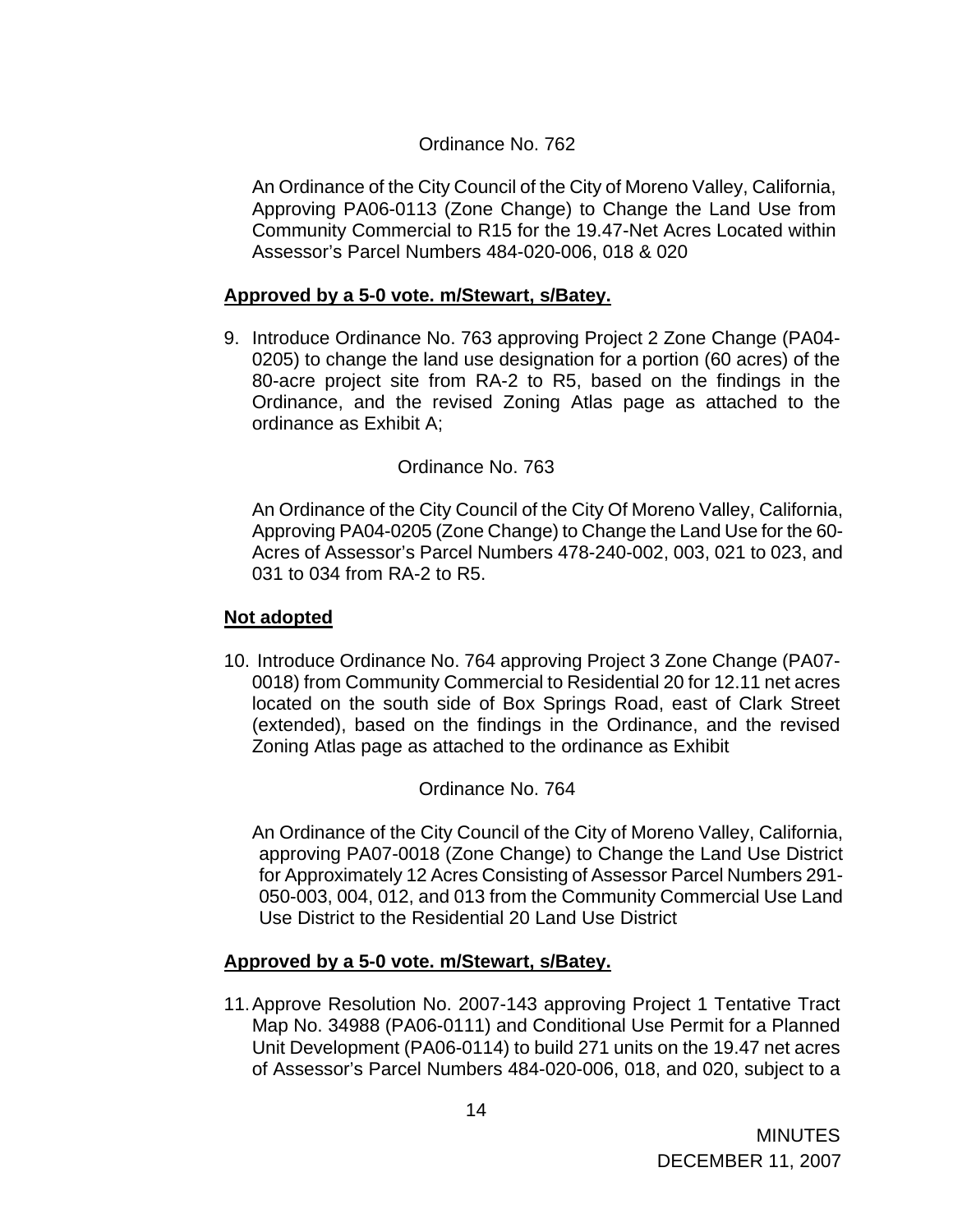General Plan Amendment and Zone Change and based on the findings in the Resolution, and the conditions of approval as attached to the resolution as Exhibits A and B; and

## Resolution No. 2007-143

A Resolution of the City Council of the City of Moreno Valley, California, Approving Tentative Tract Map No. 34988 (PA06-0111) to Subdivide the 19.47-Net Acres of Assessor's Parcel Numbers 484-020-006, 018 and 020 for Condominium Purposes and Conditional Use Permit PA06-0114 for a 271-Unit Planned Unit Development

# **Approved by a 5-0 vote. m/Stewart, s/Batey.**

12. Approve Resolution No. 2007-144 approving Project 2 Tentative Tract Map No. 33222 (PA04-0204) to develop 253 single-family residential lots on the 80-acres of Assessor's Parcel Numbers 478-240-002, 003, 013- 015, 021-023 and 031-034, subject to a General Plan Amendment and Zone Change and based on the findings in the Resolution, and the conditions of approval as attached to the resolution as Exhibit A; and

Resolution No. 2007-144

A Resolution of the City Council of the City of Moreno Valley, California, Approving Tentative Tract Map No. 33222 (PA04-0204) to Subdivide the 80-Acres of Assessor's Parcel Numbers 478-240-002, 003, 013-015, 021- 023 and 031-034 Into 253 Single-Family Residential Lots

# **Not approved**

13. Approve Resolution No. 2007-145 approving Project 3 Tentative Tract Map No. 35414 (PA07-0016) and Plot Plan (PA07-0017) to develop 240 multiple-family residential units on the approximately 12 acres of Assessor Parcel Numbers 291-050-003, 004, 012 and 013, subject to a General Plan Amendment and Zone Change and based on the findings in the Resolution, and the conditions of approval as attached to the resolution as Exhibit A;

Resolution No. 2007-145

A Resolution of the City Council of the City Of Moreno Valley Approving Application Numbers PA07-0016 (Tentative Tract Map Number 35414) And PA07-0017 (Plot Plan) to Allow Development of a 240-Unit Multiple-Family Residential Development with Associated Subdivision Map for Condominium Purposes Involving Approximately 12 Acres on the South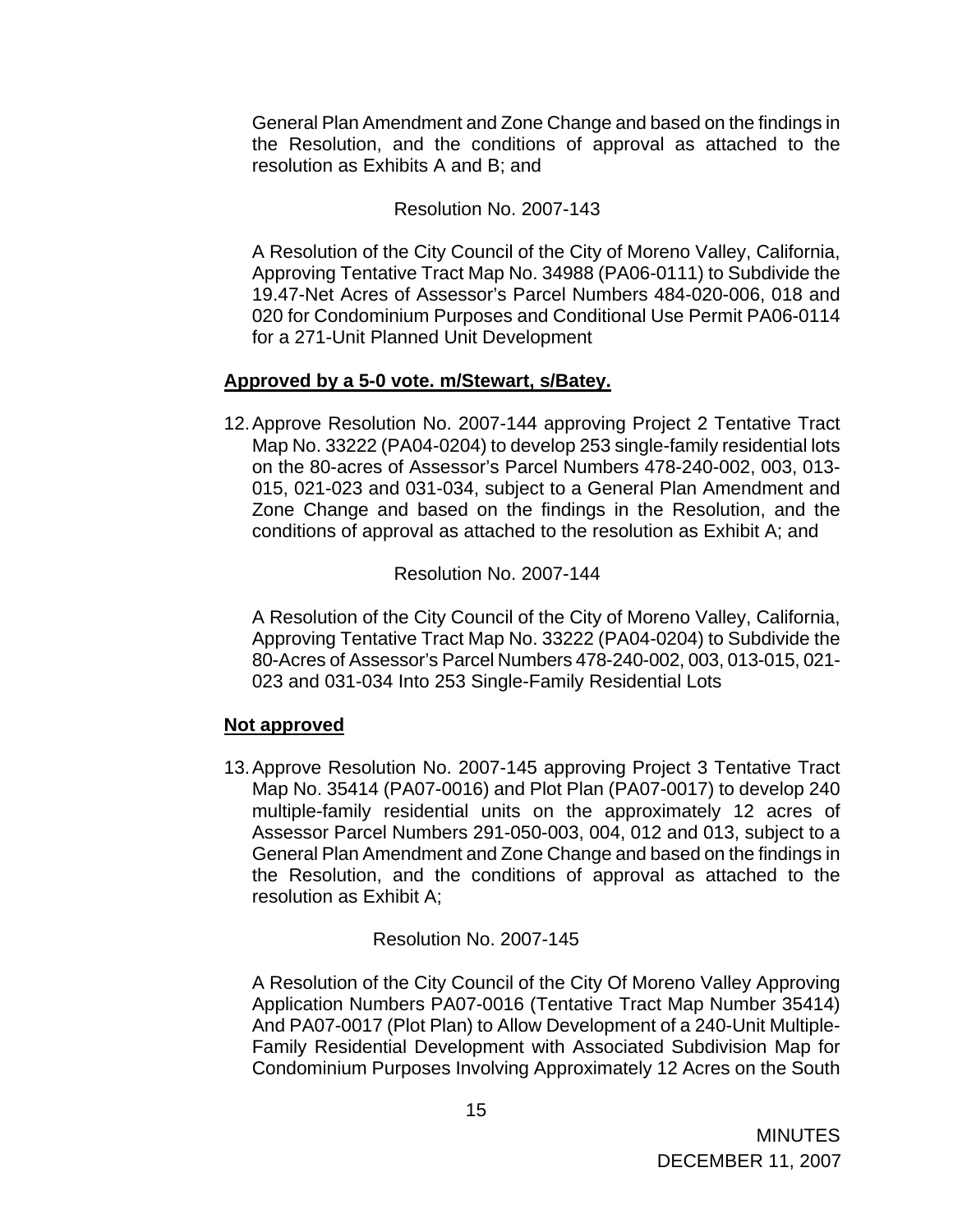Side of Box Springs Road, East of Clark Street Extended (Assessor's Parcel Numbers 291-050-003, 004, 012 and 013)

# **Approved by a 5-0 vote. m/Stewart, s/West.**

# **AGENDA ORDER**

# PUBLIC COMMENTS **ON ANY SUBJECT NOT ON THE AGENDA** UNDER THE JURISDICTION OF THE CITY COUNCIL ARE AS FOLLOWS:

# Harold Trubo and Richard Dozier

1) Harold Trubo, a board member of the Moreno Valley Historical Society, said that the proceeds from the sale of a picture book about Moreno Valley history will be set aside for a Moreno Valley History Museum; anyone interested in this book can obtain a copy from his office at Tucker's Tax Service on Sunnymead Blvd. near Heacock or from Bradley's Florist on the corner of Indian and Sunnymead. This Saturday, a book signing will be held at Bradley's Florist from 11-3; presented the first signed copy of the book to each Council member.

# Jan Beyers

1) No left turn on Redlands Blvd. – it is difficult to get in and out of equestrian center; questioned why it was done this way; need to put signs; asked to fix this problem so people can turn in safety – Public Works Director Chris Vogt will look at it.

# Daryl Terrel

1) There is a significant increase of residential properties for foreclosure. These vacant properties pose problems because of lack of maintenance and/or security and cause devaluation of other properties. Presented a draft of ordinances re maintenance and rehabilitation of vacant and neglected residential properties and inspection of properties.

# **AGENDA ORDER**

E2. PUBLIC HEARING TO ADOPT A RESOLUTION TO ESTABLISH AN UNDERGROUND UTILITY DISTRICT – ALESSANDRO BOULEVARD – CHAGALL COURT TO GRAHAM STREET (Report of: Public Works Department)

 Mayor White opened the public testimony portion of the public hearing; there being none, public testimony was closed.

# **Recommendation:**

1. Conduct the public hearing and accept public comment, for consideration to approve establishment of an underground utilities district on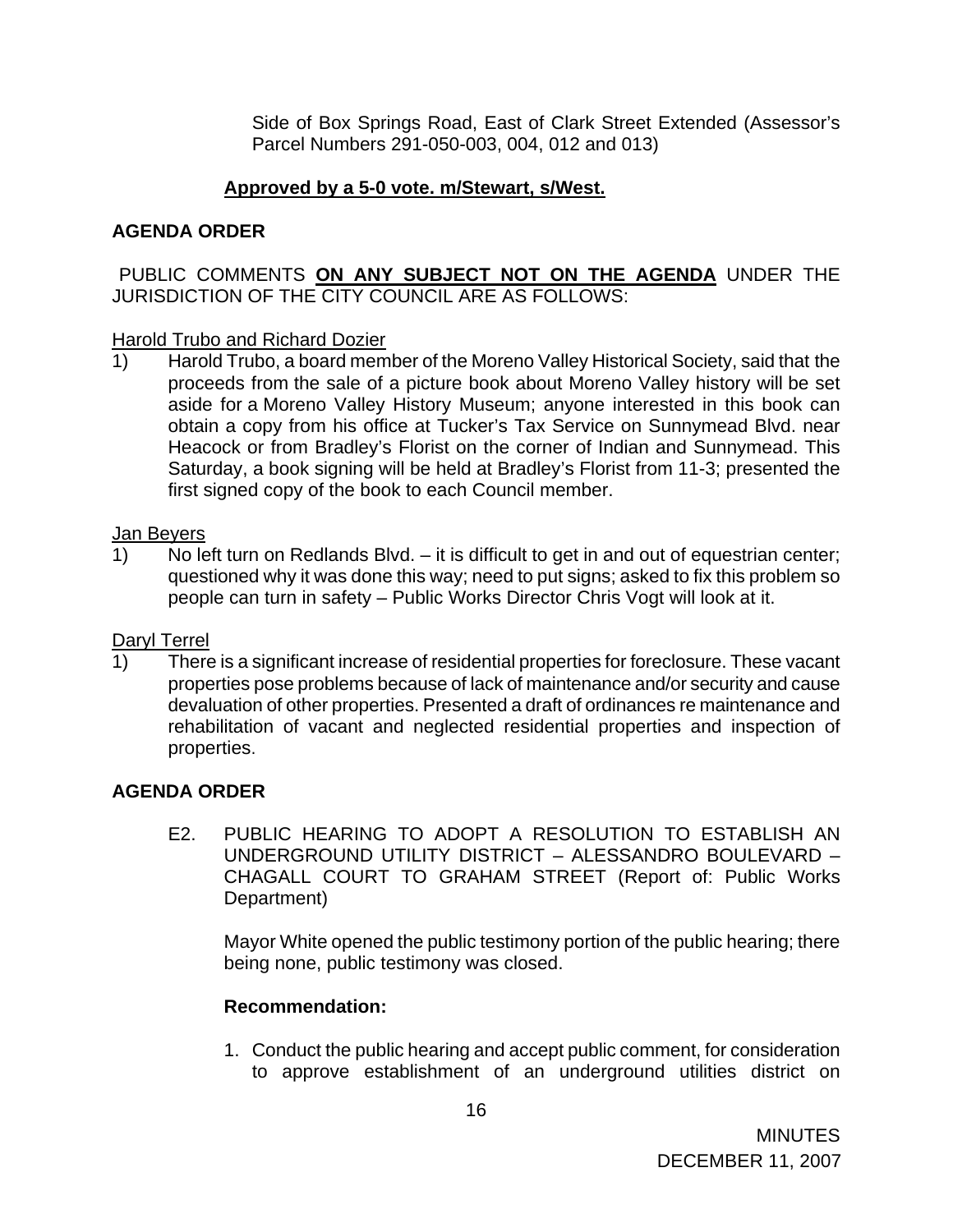Alessandro Boulevard along the north side of Alessandro Boulevard from 1,000 feet (ft.) east of Chagall Court to 800 ft. past the center line of Graham Street, and from 900 ft. south of Alessandro Boulevard along the east side of Graham Street;

2. If approved, adopt a resolution to establish the underground utility district located along Alessandro Boulevard east of Chagall Court to Graham Street and along the east side of Graham Street, Resolution No. 2007- 141; and

Resolution No. 2007-141

A Resolution of the City Council of the City of Moreno Valley, California, Establishing an Underground Utility District on Alessandro Boulevard: Chagall to Graham

## **Approved by a 5-0 vote. m/Stewart, s/Batey.**

3. Direct staff to notify affected property owners as shown on the last equalized assessment roll and all utilities concerned by mail of this action by sending a copy of the adopted Resolution along with a copy of Moreno Valley Ordinance No. 10, which adopted County of Riverside Ordinance No. 517.

# **Approved by a 5-0 vote. m/Stewart, s/West.**

## **ADJOURNED REGULAR CITY COUNCIL MEETING TO SPECIAL MEETING OF THE MORENO VALLEY COMMUNITY FOUNDATION**

# **ROLL CALL**

Council:

Charles R. White Mayor<br>
William H. Batev, II Mayor Pro Tem William H. Batey, II Bonnie Flickinger Council Member Richard A. Stewart Council Member Frank West Council Member

# **REPORTS**

1. APPROVAL OF CHANGES TO ARTICLES OF INCORPORATION (Report of: City Attorney's Department)

**Recommendation**: Approve Proposed Changes to Articles of Incorporation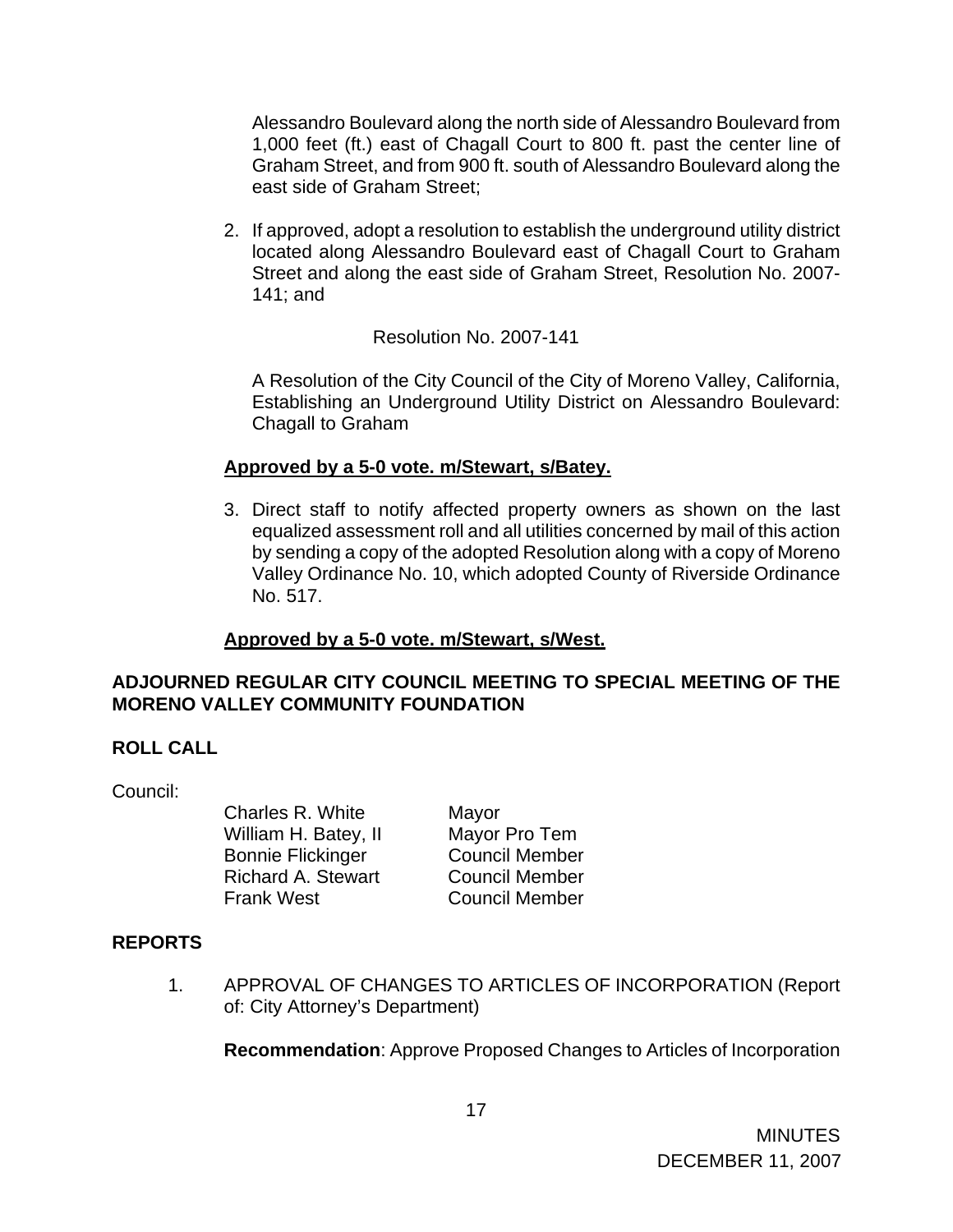Mayor White opened the agenda item for public comments; there being none, public comments were closed.

### **Approved proposed changes to Articles of Incorporation as requested by the Internal Revenue Service by a 5-0 vote. m/Stewart, s/Batey.**

## **ADJOURNMENT TO THE REGULAR CITY COUNCIL MEETING**

## **F. ITEMS REMOVED FROM CONSENT CALENDARS FOR DISCUSSION OR SEPARATE ACTION**

None

## **G. REPORTS**

G1. CITY COUNCIL REORGANIZATION - SELECTION OF MAYOR AND MAYOR PRO TEM (Report of: City Clerk's Department)

**Recommendation:** That the City Council conduct the reorganization of the City Council by selecting two Council members to serve one-year terms respectively as Mayor and Mayor Pro Tem.

 Mayor White opened the agenda item for public comments; there being none, public comments were closed.

**Approved by a 5-0 vote to hold a voice vote. m/Stewart, s/West.**

 **Mayor White made a motion, seconded by Council Member West to nominate Mayor Pro Tem Batey as Mayor. There were no other motions. Approved by a 5-0 vote.**

 **Mayor White made a motion, seconded by Council Member Flickinger to nominate Council Member West as Mayor Pro Tem. There were no other motions. Approved by a 5-0 vote.**

G2. CONSIDERATION OF A REQUEST FROM THE MORENO VALLEY BLACK CHAMBER OF COMMERCE COMMUNITY FOUNDATION TO SPONSOR ITS 6<sup>TH</sup> ANNUAL MARTIN LUTHER KING JR. CELEBRATION (Report of: Deputy City Manager) (Material not available at time of printing; to be provided under separate cover)

Oral report given by Deputy City Manager Rick Hartmann.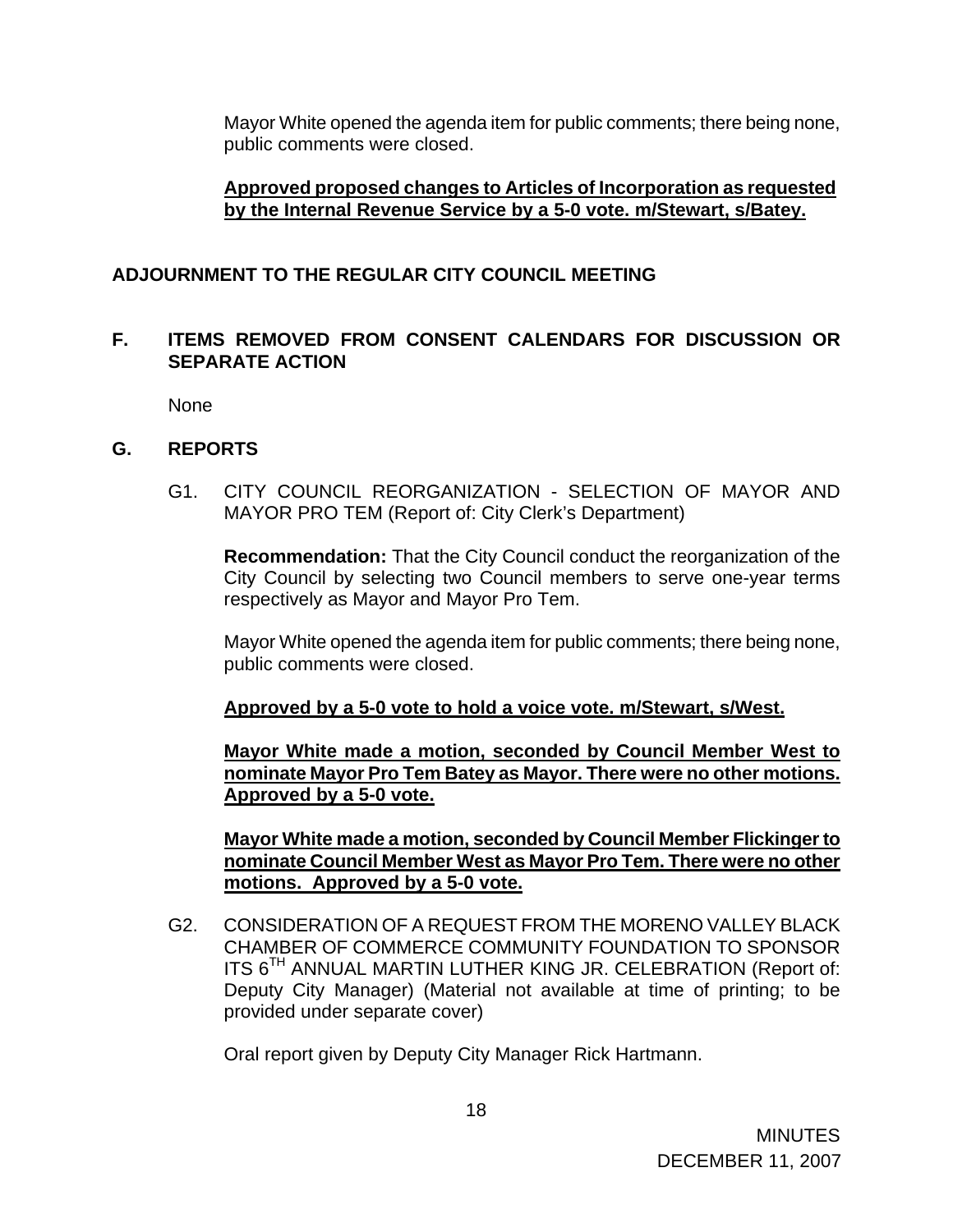Mayor White opened the agenda item for public comments; there being none, public comments were closed.

**Mayor Pro Tem Batey made a motion, seconded by Council Member Stewart to waive the fee (\$5,500 maximum) and in addition the cost of**  powering the generator as part of sponsorship for the 6<sup>th</sup> annual Martin **Luther King Jr. celebration; side to be decided. Approved by a 5-0 vote.** 

### **Council Member Stewart made a motion, seconded by Mayor Pro Tem Batey to extend the time of the meeting past 11:00 p.m. Approved by a 5-0 vote.**

G3. A PUBLIC MEETING REGARDING PA07-0006, A PROPOSAL TO AMEND TITLE 9 OF THE MUNICIPAL CODE, FOR FURTHER DISCUSSION AND CONSIDERATION AMENDING MUNICIPAL CODE PROVISIONS REGARDING CHURCHES AND SIMILAR ASSEMBLY USES, RETAIL USE, TOWING, ADMINISTRATIVE REVOCATION OF ADMINISTRATIVE APPROVALS, APPEAL PERIOD OF GENERAL PLAN AMENDMENTS, LANDSCAPING SETBACKS, NEW APPLICATIONS FOLLOWING DENIAL, AND MULTIPLE FAMILY DEVELOPMENT STANDARDS (Received First Reading and Introduction on October 9, 2007 by a 4-0-1 Vote, Flickinger Absent; and Continued From October 23, 2007 by a 5-0 Vote) (Continued from November 13, 2007 by a 5-0 Vote) (Report of: Community Development Department)

### **Recommendation:**

1. Affirm the previous Council action to Adopt Ordinance No. 757, previously introduced at the October 9, 2007 City Council meeting; or

### Ordinance No. 757

An Ordinance of the City Council of the City of Moreno Valley, California, Amending Title 9 of the City of Moreno Valley Municipal Code Regarding Churches and Similar Assembly Uses, Retail Use, Towing, Administrative Revocation of Administrative Approvals, Landscaping Setbacks, New Applications Following Denial and Multiple-Family Development Standards;

- 2. Recognize that PA07-006 is exempt from the California Environmental Quality Act (CEQA) pursuant to Section 15061 of the CEQA Guidelines; and
- 3. Introduce revised Ordinance No. 757, thereby approving PA07-0006, amending various sections of Title 9 of the City of Moreno Valley Municipal Code.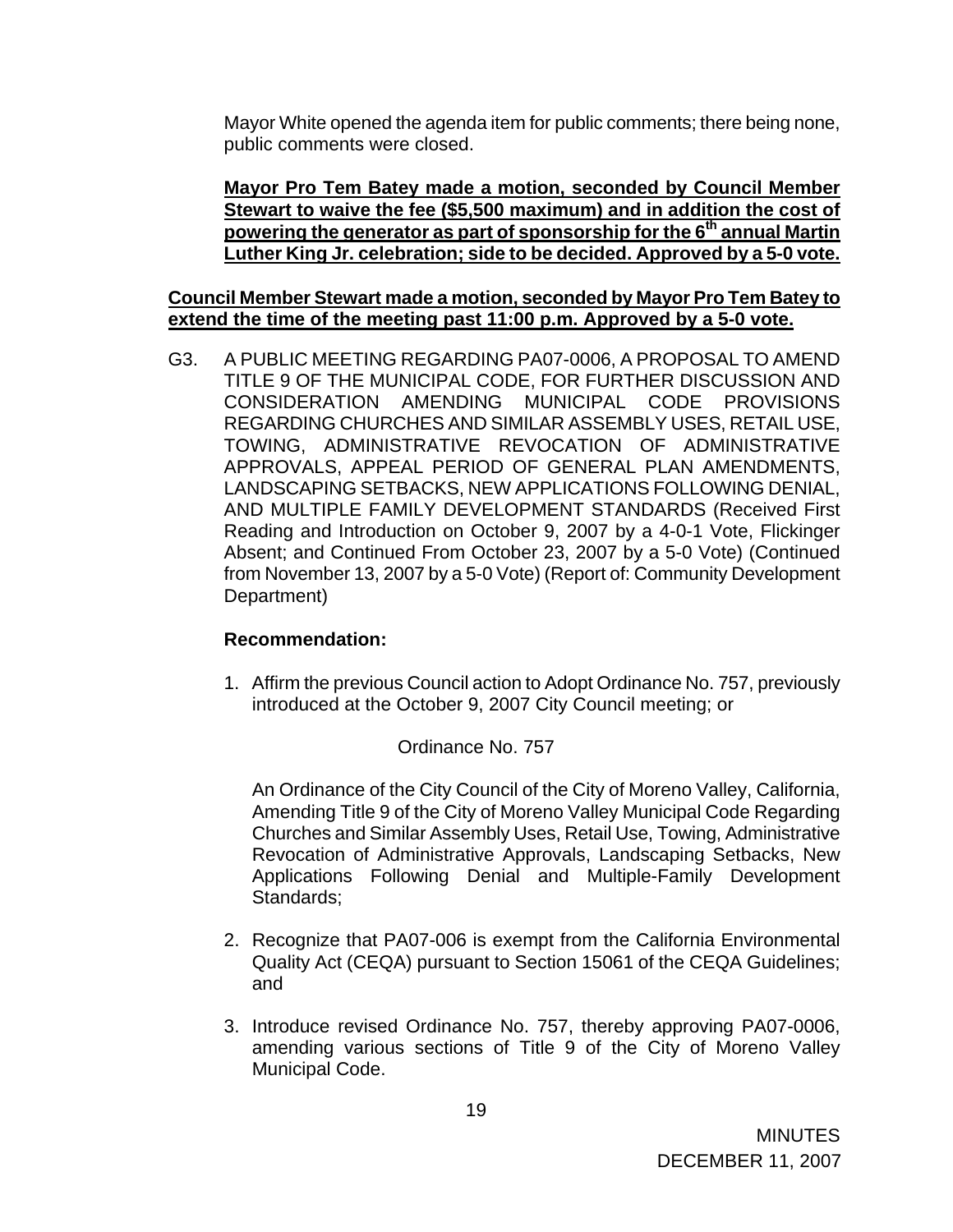Mayor White opened the agenda item for public comments, which were received from William Kennedy (opposes), Teresa Young (opposes), Elder JD White (opposes), Benji Banks (opposes), Walter Rogers (opposes), Marvel Thomas (opposes) and Edith Rogers (opposes).

### **Council Member Flickinger made a motion, seconded by Mayor Pro Tem Batey to bring back this ordinance without any changes to regulations regarding churches. Approved by a 5-0 vote.**

G4. AMENDED ORDINANCE NO. 761, AMENDING TITLE 5 OF THE MORENO VALLEY MUNICIPAL CODE, ADDING THERETO A NEW CHAPTER 5.24 ESTABLISHING REGULATION FOR FILMING PERMITS (Report of: Assistant to the City Manager) (Received First Reading and Introduction on November 27, 2007 by a 5-0 Vote, as Amended)

### **Recommendation:**

1. Adopt Ordinance No. 761, As Amended, Establishing Regulations for Filming Permits; and

## Ordinance No. 761

An Ordinance of the City Council of the City of Moreno Valley, California, Amending Title 5 of the City of Moreno Valley Municipal Code, by Adding Thereto a New Chapter 5.24 Establishing Regulations for Filming Permits

### **Approved by a 5-0 vote. m/Stewart, s/West.**

2. Clarify that the City of Moreno Valley's current film permit application fee is \$393.00.

### **Approved by a 5-0 vote. m/Stewart, s/West.**

G5. CITY MANAGER'S REPORT (Informational Oral Presentation – not for Council action)

None given.

# **H. LEGISLATIVE ACTIONS**

ORDINANCES - 1ST READING AND INTRODUCTION - NONE

ORDINANCES - 2ND READING AND ADOPTION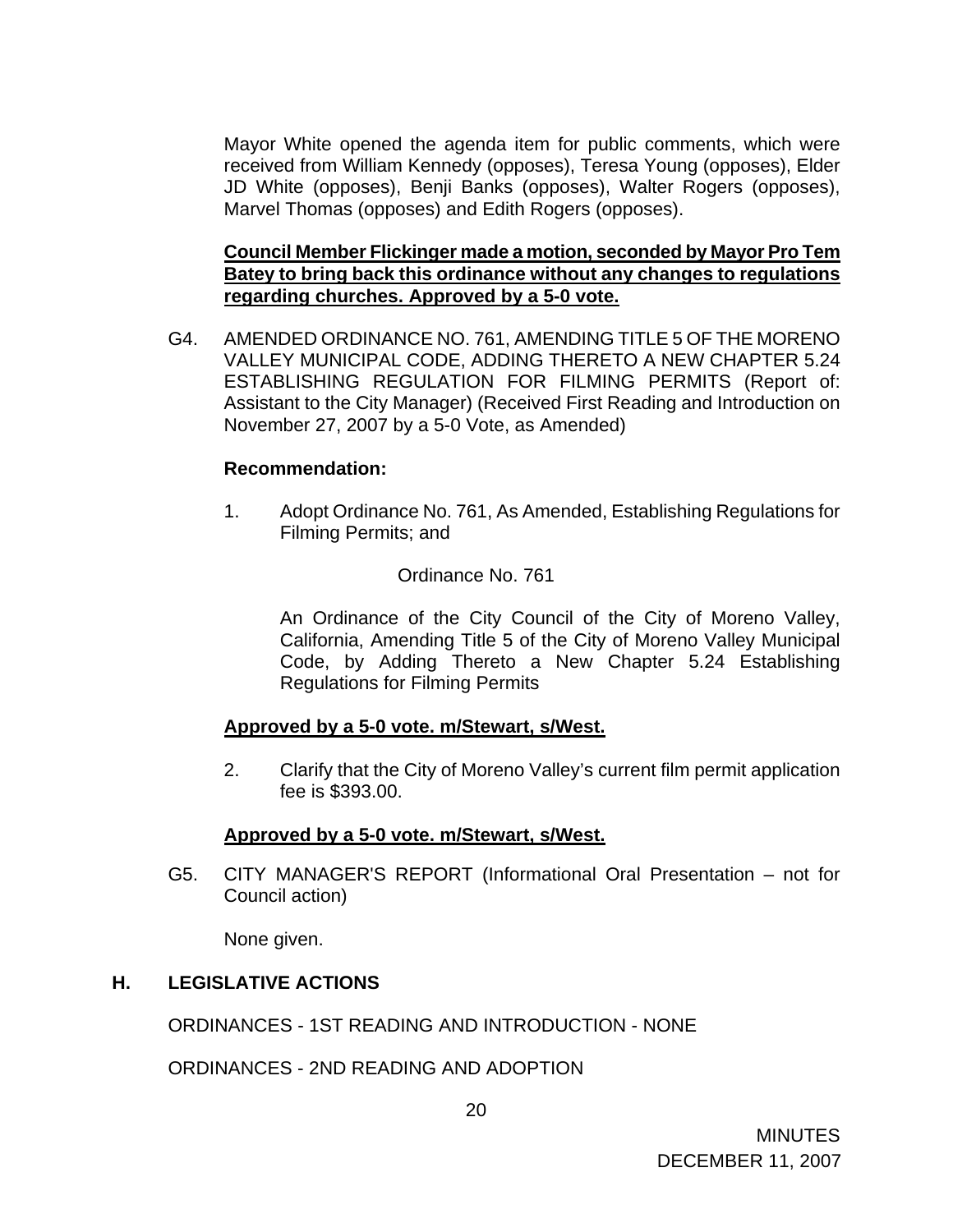H1. ORDINANCE NO. 760 AMENDING SECTION 12.36.010 OF THE CITY OF MORENO VALLEY MUNICIPAL CODE RELATING TO THE DESIGNATION OF TRUCK ROUTES (RECEIVED FIRST READING AND INTRODUCTION ON NOVEMBER 27, 2007 BY A 5-0 VOTE, AS AMENDED)

**Recommendation:** Adopt Ordinance No. 760.

Ordinance No. 760

An Ordinance of the City Council of the City of Moreno Valley Amending Section 12.36.010 of Chapter 12.36 of Title 12 of the City of Moreno Valley Municipal Code, Revising the Designation of Truck Routes

# **Approved by a 5-0 vote. m/Stewart, s/West.**

ORDINANCES - URGENCY ORDINANCES – NONE

## RESOLUTIONS – NONE

# **CLOSING COMMENTS AND/OR REPORTS OF THE CITY COUNCIL, COMMUNITY SERVICES DISTRICT, OR COMMUNITY REDEVELOPMENT AGENCY**

Council Member Flickinger

- 1) Recommended a pictorial history book about Moreno Valley as a Christmas present
- 2) Wished everyone Merry Christmas and a happy prosperous New Year

### Mayor Pro Tem Batey

- 1) Asked for the status of redevelopment improvements in Farragut and Edgemont area; asked staff to update residents affected by the improvements
- 2) Has two requests for street lights; one of them is on Hemlock by Graham; will provide info on the other
- 3) Wished happy holidays to everyone

### Council Member Stewart

1) Last Thursday, attended Christmas concert performed by Rancho Belago Wind Symphony - it was a great concert

### Council Member West

1) Was on televised panel in San Bernardino - one of the callers from Moreno Valley said that Moreno Valley is the greatest city in the world and has the greatest Council